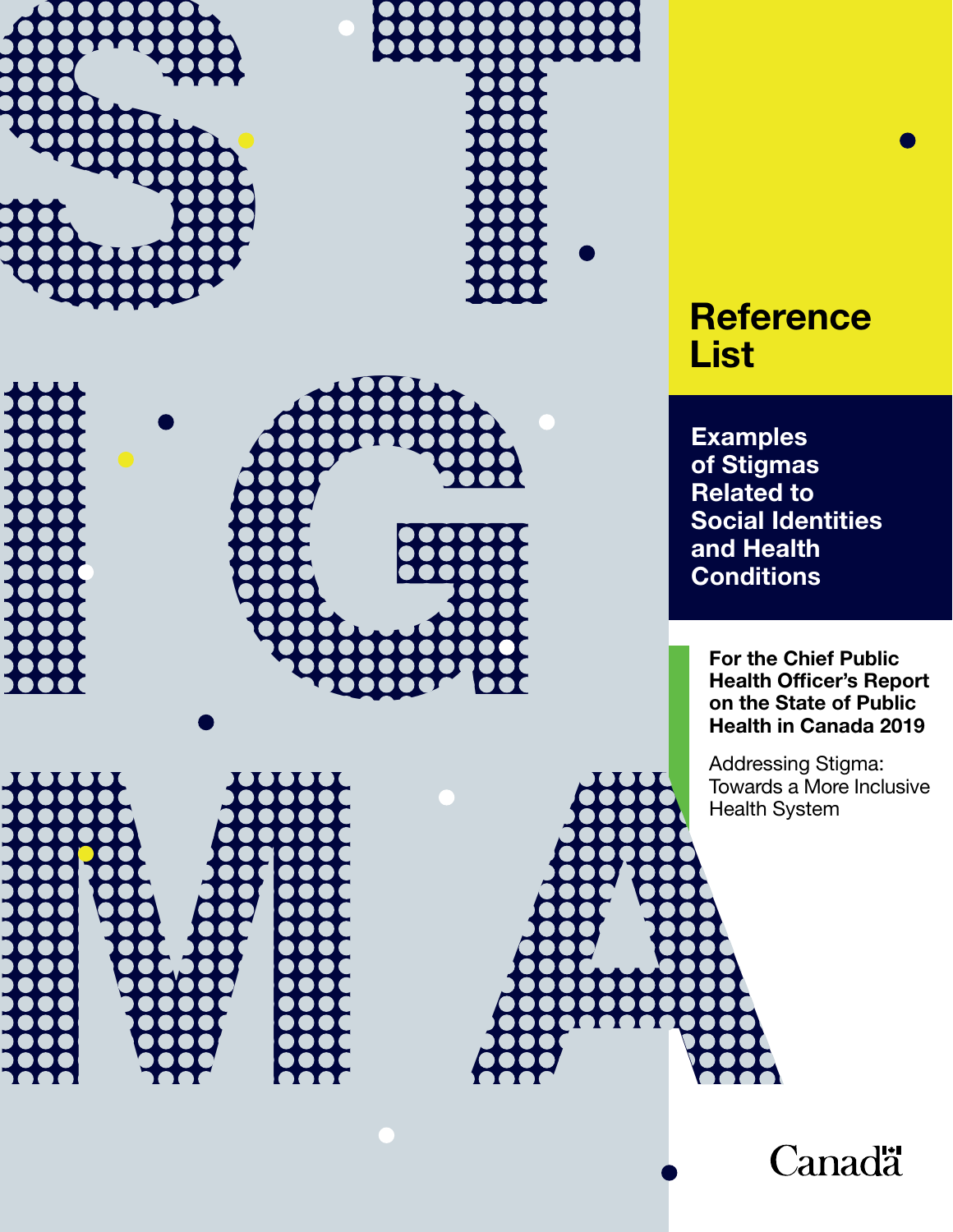# Table of Contents

| <b>Background</b>                                                                                   | 3  |  |
|-----------------------------------------------------------------------------------------------------|----|--|
| <b>Methodology</b>                                                                                  | 4  |  |
|                                                                                                     |    |  |
| <b>Limitations</b>                                                                                  | 5  |  |
| <b>Table 1: Racism Experienced by First Nations,</b>                                                |    |  |
| <b>Inuit, and Métis Peoples</b>                                                                     | 6  |  |
| <b>Table 2: Racism Experienced by African,</b>                                                      |    |  |
| <b>Caribbean, and Black Canadians</b>                                                               | 8  |  |
|                                                                                                     |    |  |
| <b>Table 3: Sexual Stigma and Gender Identity</b><br><b>Stigma as Experienced by LGBTQ2+ People</b> | 10 |  |
|                                                                                                     |    |  |
| <b>Table 4: Mental Illness Stigma</b>                                                               | 13 |  |
| <b>Table 5: HIV Stigma</b>                                                                          | 15 |  |
|                                                                                                     |    |  |
| Table 6: Substance Use Stigma                                                                       | 17 |  |
| <b>Table 7: Obesity Stigma</b>                                                                      | 18 |  |
|                                                                                                     |    |  |



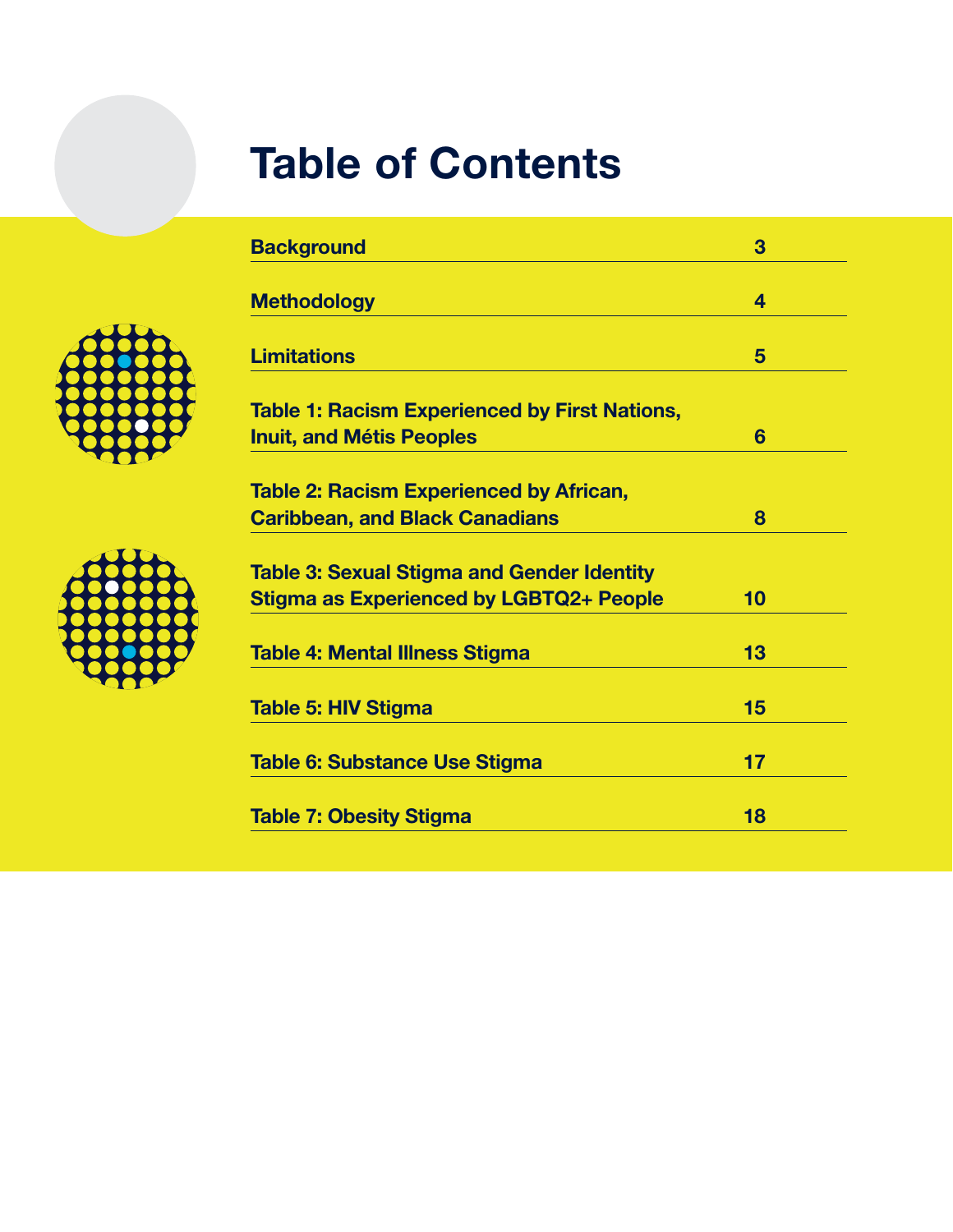<span id="page-2-0"></span>

## Background

This reference list supports the *[Chief Public Officer's Report on the State of Public Health in](https://www.canada.ca/en/public-health/corporate/publications/chief-public-health-officer-reports-state-public-health-canada/addressing-stigma-toward-more-inclusive-health-system.html)  [Canada 2019: Addressing Stigma – Towards a More Inclusive Health System](https://www.canada.ca/en/public-health/corporate/publications/chief-public-health-officer-reports-state-public-health-canada/addressing-stigma-toward-more-inclusive-health-system.html) (2019 CPHO Annual Report)*. This list will be of value to those who are interested in learning more about key stigmas related to social identities and health conditions in the context of the health system.

The references relate directly to [Table 1 in the report](https://www.canada.ca/en/public-health/corporate/publications/chief-public-health-officer-reports-state-public-health-canada/addressing-stigma-toward-more-inclusive-health-system.html#a4.4) (pages 26–29), which outlines the stigma pathways of seven different stigmas. They are organized by stigma type and according to pathways component (stigma drivers, stigma practices, experiences of stigma, and outcomes and impacts):

- 1. Racism experienced by First Nations, Inuit, and Métis peoples
- 2. Racism experienced by African, Caribbean, and Black Canadians
- **3.** Sexual stigma and gender identity stigma as experienced by LGBTQ2+ people
- 4. Mental illness stigma
- **5.** HIV stigma
- **6.** Substance use stigma
- **7.** Obesity stigma

The references are meant to serve as a starting point for those interested in exploring these stigmas further. The list is not exhaustive and does not capture all relevant literature for each category.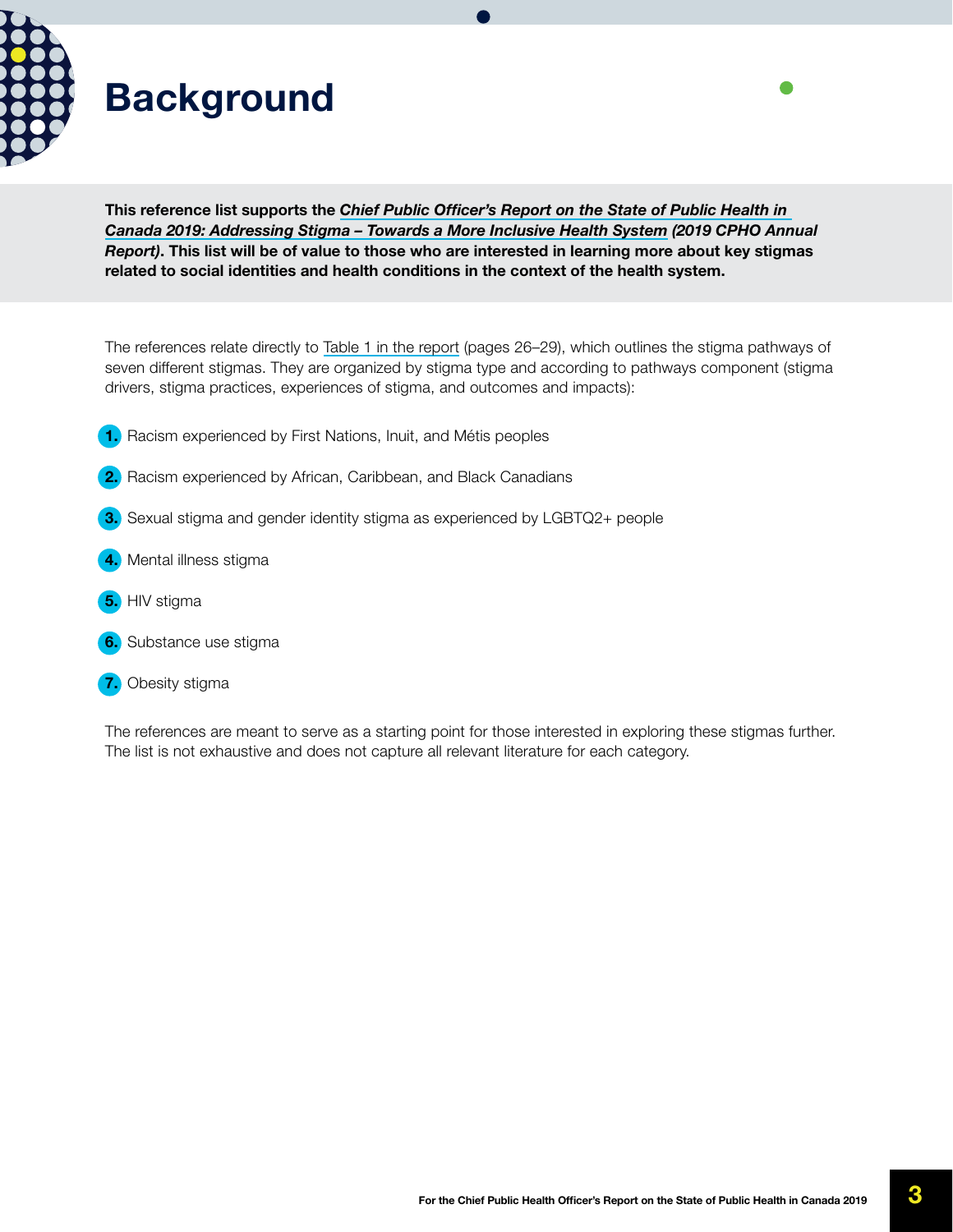<span id="page-3-0"></span>

## Methodology

These references were compiled from a rapid review conducted by the Office of the Chief Public Health Officer in the Public Health Agency of Canada (PHAC). The objectives of the review were to i) clarify the definition of stigma; ii) describe the impacts of stigma on health outcomes; iii) assess the effectiveness of interventions to reduce stigma in the health system and to improve health outcomes; and iv) analyze the policy landscape to address stigma in Canada.

A literature search strategy was developed in conjunction with the PHAC Health Library. The search was performed in February 2019 using the following databases: Medline, Embase, ProQuest Public Health, and Scopus. Studies published after January 1, 2009 were included for initial screening. However, a time limit was not applied to publications that explored stigma concepts, drivers, frameworks, and models. Search filters were applied to identify articles focused on stigma related to key health conditions and social identities. Only studies from Canada, the United Kingdom, Australia, New Zealand, and the United States were included.

The search yielded 3500 articles after removal of duplicates. Two independent reviewers screened 80% of the articles at the title and abstract level.

Data was organized into three main stigma categories: i) concepts and methods; ii) research related to the selected health conditions and social identities; and iii) intervention research addressing stigma and health. Reviewers assessed full text articles for relevance and quality. A total number of 516 studies were included for full text review. Additional targeted searches were completed after February 2019, including bibliographic searches, reviewing grey literature, and ancestry searching. A final search was also completed in August 2019 to identify any new publications in this field. Systematic reviews, narrative reviews, and critical reviews were prioritized for the reference list. High-quality primary studies and other literature were also included. The strongest evidence found through the review was included.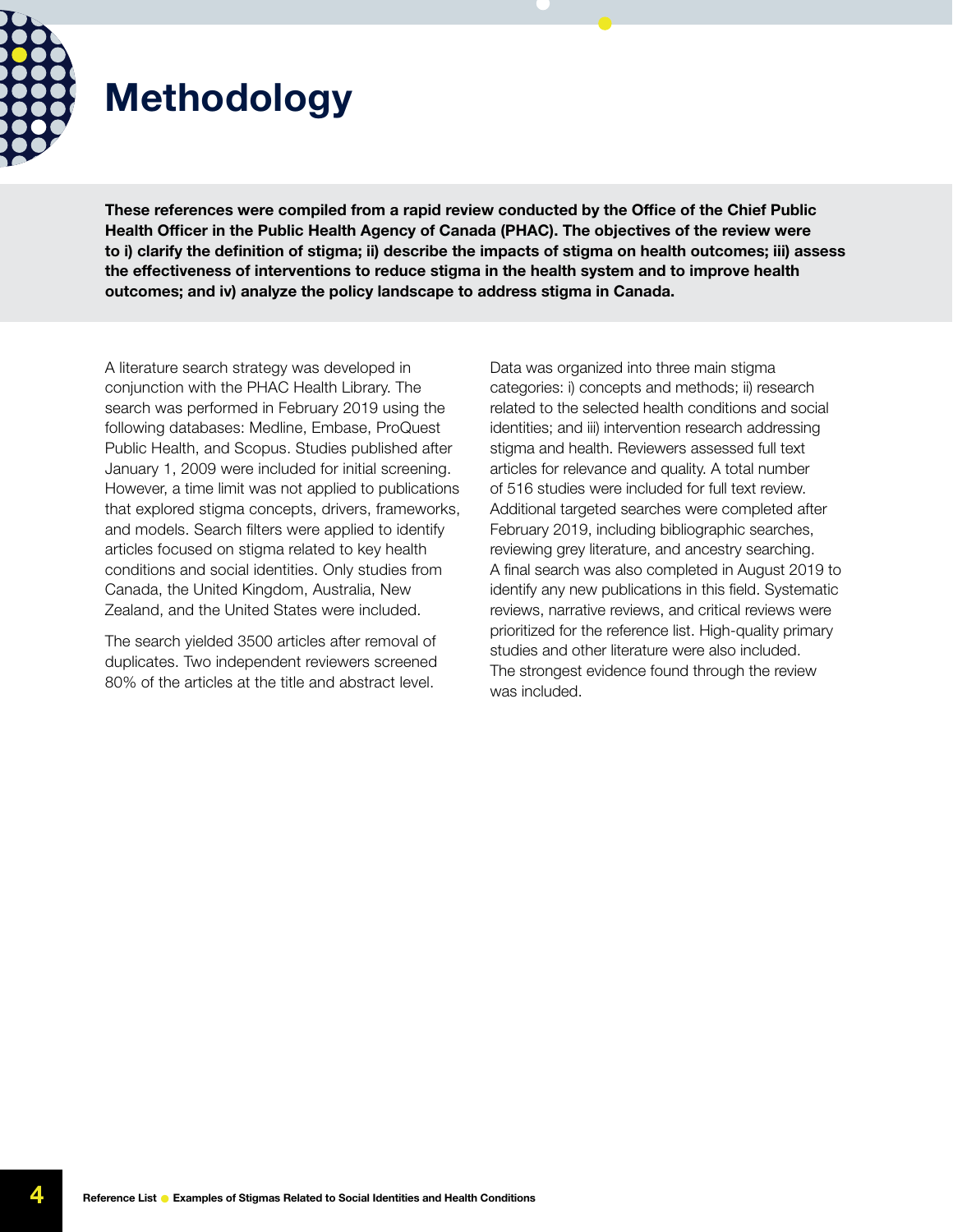<span id="page-4-0"></span>

### Limitations

### **Scope**

The scope of the *2019 CPHO Annual Report* was limited to stigma and the health system. Consequently, literature that addresses broader factors that drive and fuel stigma and discrimination, including other social determinants of health and social drivers such as political movements, were not the focus of the rapid review.

### Literature search

The searches conducted were not exhaustive and may not have captured all relevant literature. Only literature published in English and French was reviewed, and some literature may have been excluded on this basis. A detailed review of study quality and risk of bias was not assessed in this review. Finally, the review predominantly focused on articles published after January 1, 2009.

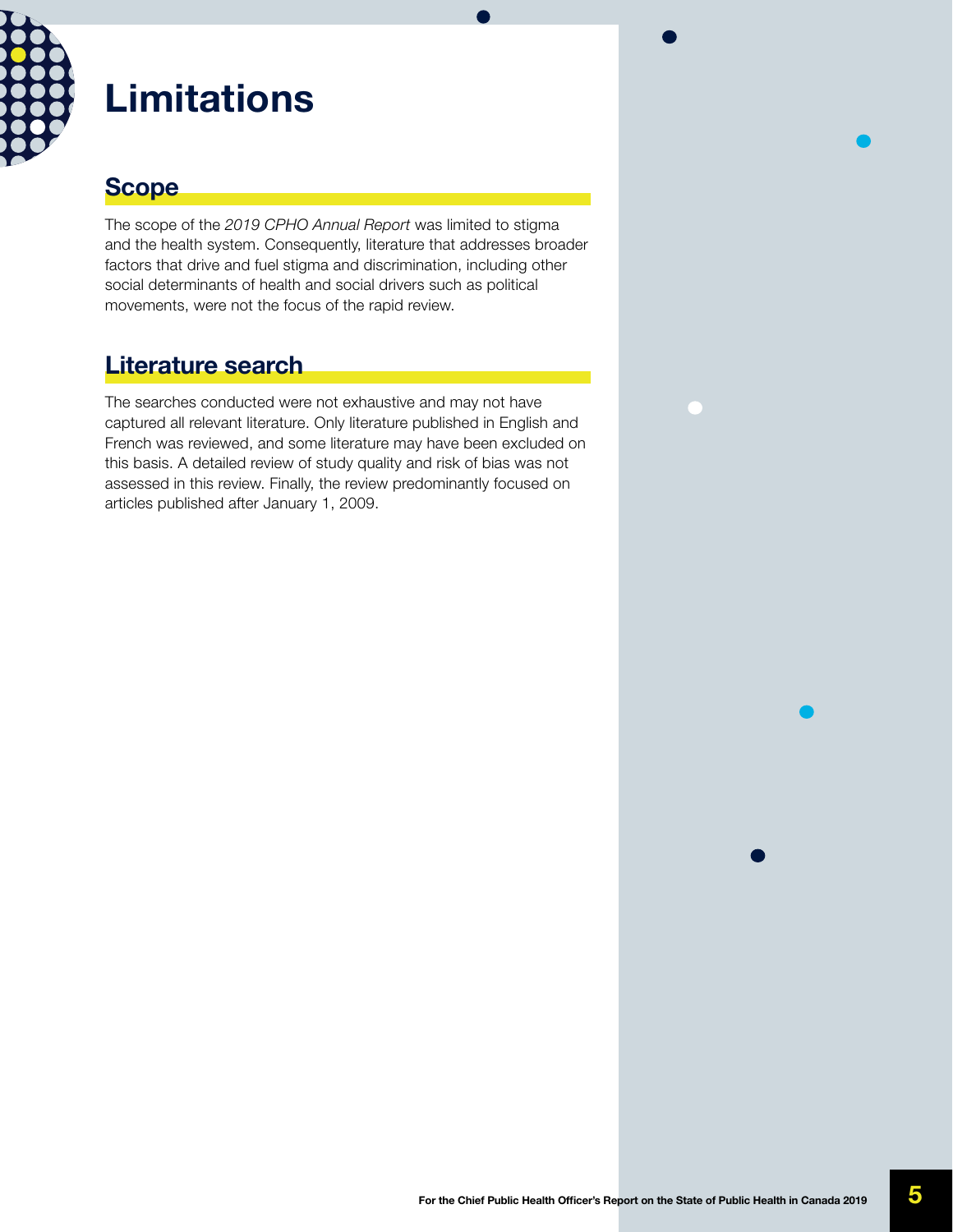#### <span id="page-5-0"></span>TABLE 1: Racism Experienced by First Nations, Inuit, and Métis Peoples

#### Drivers of Stigma

Allan, B. & Smylie, J. *First Peoples, Second Class Treatment: The role of racism in the health and well-being of Indigenous peoples in Canada*. (The Wellesley Institute, 2015).

Bombay, A., Matheson, K. A. & Anisman, H. Intergenerational Trauma: Convergence of Multiple Processes among First Nations peoples in Canada. *Journal of Aboriginal Health* 5, 6-47 (2009).

Hunt, S. *An Introduction to the Health of Two-Spirit People: Historical, contemporary and emergent issues*. (National Collaborating Centre for Aboriginal Health, 2016).

Inuit Tapiriit Kanatami. *Social Determinants of Inuit Health in Canada*. (Inuit Tapiriit Kanatami, 2014).

Loppie, S., Reading, C. & de Leeuw, S. *Aboriginal Experiences with Racism and its Impacts*. (National Collaborating Centre for Aboriginal Health, 2014).

Nelson, S. E. & Wilson, K. Understanding barriers to health care access through cultural safety and ethical space: Indigenous people's experiences in Prince George, Canada. *Soc. Sci. Med.* 218, 21-27 (2018).

Reading, C. & Wien, F. *Health Inequalities and Social Determinants of Aboriginal Peoples' Health*. (National Collaborating Centre for Aboriginal Health, 2013).

Wilk, P., Maltby, A. & Cooke, M. Residential schools and the effects on Indigenous health and well-being in Canada—a scoping review. *Public Health Reviews* 38, (2017).

#### Stigma Practices

Allan, B. & Smylie, J. *First Peoples, Second Class Treatment: The role of racism in the health and well-being of Indigenous peoples in Canada*. (The Wellesley Institute, 2015).

Goodman, A. *et al.* "They treated me like crap and I know it was because I was Native": The healthcare experiences of Aboriginal peoples living in Vancouver's inner city. *Social Sciences and Medicine* 178, 87-94 (2017).

Hunt, S. *An Introduction to the Health of Two-Spirit People: Historical, contemporary and emergent issues.*  (National Collaborating Centre for Aboriginal Health, 2016).

Inuit Tapiriit Kanatami. *Social Determinants of Inuit Health in Canada.* (Inuit Tapiriit Kanatami, 2014).

Loppie, S., Reading, C. & de Leeuw, S. *Aboriginal Experiences with Racism and its Impacts.* (National Collaborating Centre for Aboriginal Health, 2014).

Nelson, S. E. & Wilson, K. Understanding barriers to health care access through cultural safety and ethical space: Indigenous people's experiences in Prince George, Canada. *Soc. Sci. Med.* 218, 21-27 (2018).

Reading, C. & Wien, F. *Health Inequalities and Social Determinants of Aboriginal Peoples' Health.* (National Collaborating Centre for Aboriginal Health, 2013).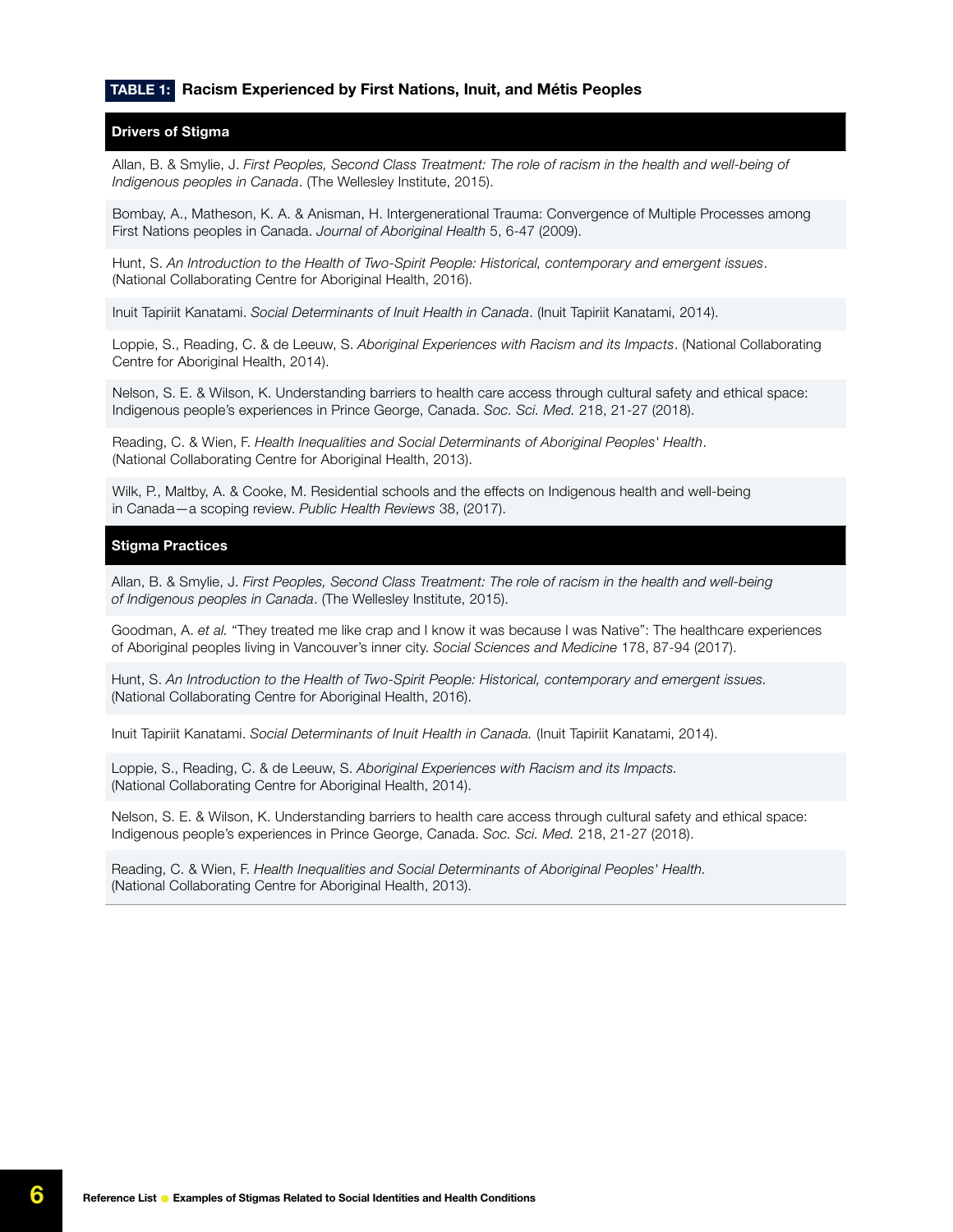#### Experiences of Stigma

Allan, B. & Smylie, J. *First Peoples, Second Class Treatment: The role of racism in the health and well-being of Indigenous peoples in Canada*. (The Wellesley Institute, 2015).

Goodman, A. *et al.* "They treated me like crap and I know it was because I was Native": The healthcare experiences of Aboriginal peoples living in Vancouver's inner city. *Social Sciences and Medicine* 178, 87-94 (2017).

Loppie, S., Reading, C. & de Leeuw, S. *Aboriginal Experiences with Racism and its Impacts.* (National Collaborating Centre for Aboriginal Health, 2014).

Nelson, S. E. & Wilson, K. Understanding barriers to health care access through cultural safety and ethical space: Indigenous peoples' experiences in Prince George, Canada. *Soc. Sci. Med.* 218, 21-27 (2018).

Reading, C. & Wien, F. *Health Inequalities and Social Determinants of Aboriginal Peoples' Health.*  (National Collaborating Centre for Aboriginal Health, 2013).

#### Outcomes and Impacts

Allan, B. & Smylie, J. *First Peoples, Second Class Treatment: The role of racism in the health and well-being of Indigenous peoples in Canada.* (The Wellesley Institute, 2015).

Bombay, A., Matheson, K. A. & Anisman, H. Intergenerational Trauma: Convergence of Multiple Processes among First Nations peoples in Canada. *Journal of Aboriginal Health* 5, 6-47 (2009).

Goodman, A. *et al*. "They treated me like crap and I know it was because I was Native": The healthcare experiences of Aboriginal peoples living in Vancouver's inner city. *Social Sciences and Medicine* 178, 87-94 (2017).

Inuit Tapiriit Kanatami. *Social Determinants of Inuit Health in Canada*. (Inuit Tapiriit Kanatami, 2014).

Loppie, S., Reading, C. & de Leeuw, S. *Aboriginal Experiences with Racism and its Impacts.* (National Collaborating Centre for Aboriginal Health, 2014).

Nelson, S. E. & Wilson, K. Understanding barriers to health care access through cultural safety and ethical space: Indigenous people's experiences in Prince George, Canada. *Soc. Sci. Med.* 218, 21-27 (2018).

Paine, S., Harris, R., Cormack, D. & Stanley, J. Racial Discrimination and Ethnic Disparities in Sleep Disturbance: the 2002/03 New Zealand Health Survey. *Sleep* 39, 477-485 (2016).

Reading, C. & Wien, F. *Health Inequalities and Social Determinants of Aboriginal Peoples' Health*. (National Collaborating Centre for Aboriginal Health, 2013).

Shepherd, C., Li, J., Cooper, M., Hopkins, K. & Farrant, B. The impact of racial discrimination on the health of Australian Indigenous children aged 5–10 years: analysis of national longitudinal data. *International Journal for Equity in Health* 16, 1-12 (2017).

Wilk, P., Maltby, A. & Cooke, M. Residential schools and the effects on Indigenous health and well-being in Canada—a scoping review. *Public Health Reviews* 38, 1-23 (2017).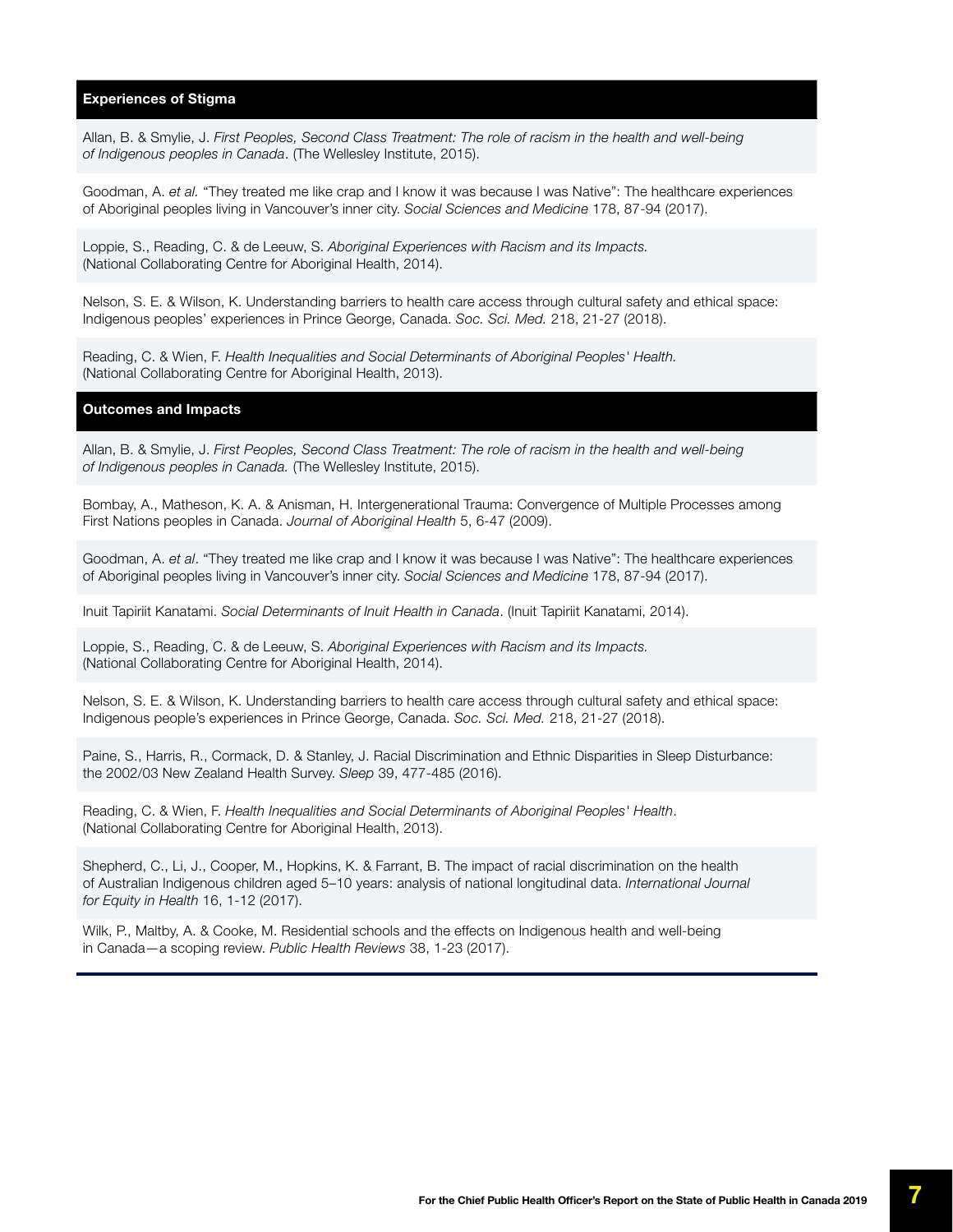#### <span id="page-7-0"></span>TABLE 2: Racism Experienced by African, Caribbean, and Black Canadians

#### Drivers of Stigma

Bailey, Z. D. *et al.* Structural racism and health inequities in the USA: evidence and interventions. *Lancet* 389, 1453-1463 (2017).

Feagin, J. & Bennefield, Z. Systemic racism and U.S. health care. *Soc. Sci. Med.* 103, 7-14 (2014).

James, C. *et al. Race & Well-being: The Lives, Hopes, and Activism of African Canadians* (Brunswick Books, 2010).

Krieger, N. Discrimination and health inequities. *Int. J. Health Serv.* 44, 643-710 (2014).

Prather, C. *et al*. Racism, African American Women, and Their Sexual and Reproductive Health: A Review of Historical and Contemporary Evidence and Implications for Health Equity. *Health Equity* 2, 249-259 (2018).

#### Stigma Practices

Bailey, Z. D. *et al.* Structural racism and health inequities in the USA: evidence and interventions. *Lancet* 389, 1453-1463 (2017).

Feagin, J. & Bennefield, Z. Systemic racism and U.S. health care. *Soc. Sci. Med.* 103, 7-14 (2014).

James, C. *et al. Race & Well-being: The Lives, Hopes, and Activism of African Canadians* (Brunswick Books, 2010).

Krieger, N. Discrimination and health inequities. *Int. J. Health Serv.* 44, 643-710 (2014).

Paradies, Y. *et al*. Racism as a Determinant of Health: A Systematic Review and Meta-Analysis. *PLoS ONE* 10, e0138511 (2015).

Prather, C. *et al.* Racism, African American Women, and Their Sexual and Reproductive Health: A Review of Historical and Contemporary Evidence and Implications for Health Equity. *Health Equity* 2, 249-259 (2018).

Williams, D. R., Lawrence, J. A. & Davis, B. A. Racism and Health: Evidence and Needed Research. *Annu. Rev. Public Health* 40, 105-125 (2019).

#### Experiences of Stigma

Bailey, Z. D. *et al.* Structural racism and health inequities in the USA: evidence and interventions. *Lancet* 389, 1453-1463 (2017).

Bécares, L., Nazroo, J. , & Kelly, Y. A longitudinal examination of maternal, family, and area-level experiences of racism on children's socioemotional development: Patterns and possible explanations. *Social Science and Medicine* 142, 128-135 (2015).

Cozier, Y., Yu, J., Coogan, P. F., Bethea, T. N., Rosenberg, L. & Palmer, J. R. Racism, segregation, and risk of obesity in the Black Women's Health Study. *American Journal of Epidemiology* 179, 875-883 (2014).

Feagin, J. & Bennefield, Z. Systemic racism and U.S. health care. *Soc. Sci. Med.* 103, 7-14 (2014).

James, C. *et al. Race & Well-being: The Lives, Hopes, and Activism of African Canadians* (Brunswick Books, 2010).

Thorpe, R. J. Jr., Parker, L. J., Cobb, R. J., Dillard, F., & Bowie, J. Association between discrimination and obesity in African-American men. *Biodemography Soc Biol*. 63, 253-261 (2017).

Williams, D. R., Lawrence, J. A. & Davis, B. A. Racism and Health: Evidence and Needed Research. *Annu. Rev. Public Health* 40, 105-125 (2019).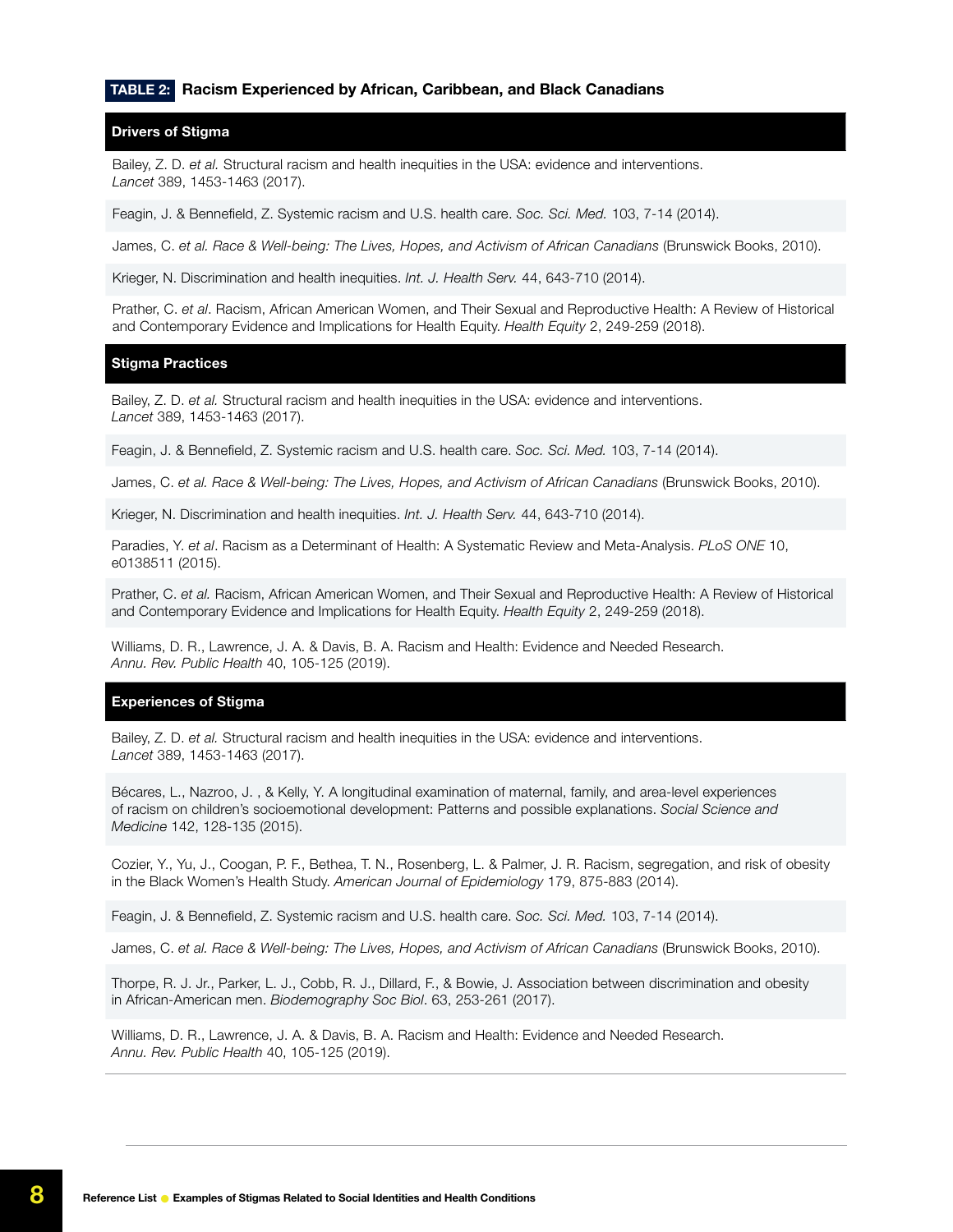Bailey, Z. D. *et al.* Structural racism and health inequities in the USA: evidence and interventions. *Lancet* 389, 1453-1463 (2017).

Bécares, L., Nazroo, J. , & Kelly, Y. A longitudinal examination of maternal, family, and area-level experiences of racism on children's socioemotional development: Patterns and possible explanations. *Social Science and Medicine* 142, 128-135 (2015).

Cozier, Y., Yu, J., Coogan, P. F., Bethea, T. N., Rosenberg, L. & Palmer, J. R. Racism, segregation, and risk of obesity in the Black Women's Health Study. *American Journal of Epidemiology* 179, 875-883 (2014).

Feagin, J. & Bennefield, Z. Systemic racism and U.S. health care. *Soc. Sci. Med.* 103, 7-14 (2014).

James, C. *et al. Race & Well-being: The Lives, Hopes, and Activism of African Canadians* (Brunswick Books, 2010).

Lukachko, A., Hatzenbuehler, M. L. & Keyes, K. M. Structural racism and myocardial infarction in the United States. *Soc. Sci. Med.* 103, 42-50 (2014).

Paradies, Y. *et al.* Racism as a Determinant of Health: A Systematic Review and Meta-Analysis. *PLoS ONE* 10, e0138511 (2015).

Prather, C. *et al.* Racism, African American Women, and Their Sexual and Reproductive Health: A Review of Historical and Contemporary Evidence and Implications for Health Equity. *Health Equity* 2, 249-259 (2018).

Thorpe, R. J. Jr., Parker, L. J., Cobb, R. J., Dillard, F., & Bowie, J. Association between discrimination and obesity in African-American men. *Biodemography Soc Biol.* 63, 253-261 (2017).

Wallace, M., Crear-Perry, J., Richardson, L., Tarver, M. & Theall, K. Separate and unequal: Structural racism and infant mortality in the US. *Health Place* 45, 140–144 (2017).

Williams, D. R., Lawrence, J. A. & Davis, B. A. Racism and Health: Evidence and Needed Research. *Annu. Rev. Public Health* 40, 105-125 (2019).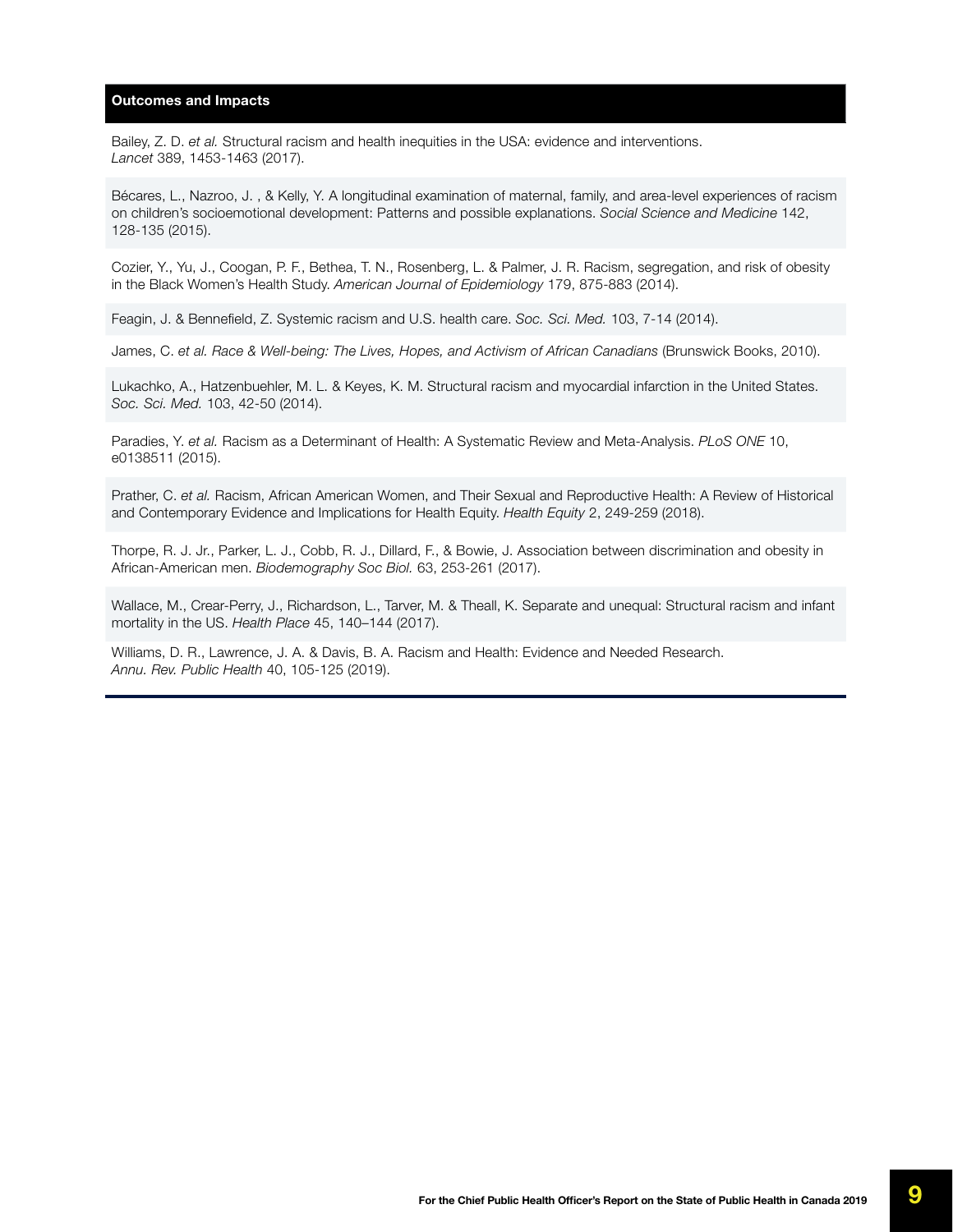#### <span id="page-9-0"></span>TABLE 3: Sexual Stigma and Gender Identity Stigma as Experienced by LGBTQ2+ People

#### Drivers of Stigma

Alencar Albuquerque, G. e*t al*. Access to health services by lesbian, gay, bisexual, and transgender persons: systematic literature review. *BMC International Health and Human Rights* 16, 1-10 (2016).

Hunt, S. *An Introduction to the Health of Two-Spirit People: Historical, contemporary and emergent issues.* (National Collaborating Centre for Aboriginal Health, 2016).

Jaffee, K. D., Shires, D. A., & Stroumsa, D. Discrimination and delayed health care among transgender women and men. *Medical Care* 54, 1010-1016 (2016).

Logie, C. *et al.* "Automatic assumption of your gender, sexuality and sexual practices is also discrimination": Exploring sexual healthcare experiences and recommendations among sexually and gender diverse persons in Arctic Canada. *Health & Social Care in the Community* 27, 1204-1213 (2019).

McCann, E. & Brown, M. Homelessness among youth who identify as LGBTQ+: A systematic review. *Journal of Clinical Nursing* 28, 2061-2072 (2019).

Miller, L. & Grollman, E. The Social Costs of Gender Nonconformity for Transgender Adults: Implications for Discrimination and Health. *Sociological Forum* 30, 809-831 (2015).

White Hughto, J., Reisner, S. & Pachankis, J. Transgender stigma and health: A critical review of stigma determinants, mechanisms, and interventions. *Social Science & Medicine* 147, 222-231 (2015).

Whitehead, J., Shaver, J. & Stephenson, R. Outness, Stigma, and Primary Health Care Utilization among Rural LGBT Populations. *PLOS ONE* 11, e0146139 (2016).

#### Stigma Practices

Alencar Albuquerque, G. *et al*. Access to health services by lesbian, gay, bisexual, and transgender persons: systematic literature review. *BMC International Health and Human Rights* 16, 1-10 (2016).

Casey, B. *et al.* The Health of LGBTQIA2 Communities in Canada: Report of the Standing Committee on Health. (House of Commons, 2019).

Doan Van, E., Mereish, E., Woulfe, J. & Katz-Wise, S. Perceived Discrimination, Coping Mechanisms, and Effects on Health in Bisexual and Other Non-Monosexual Adults. *Archives of Sexual Behavior* 48, 159-174 (2019).

Hunt, S. *An Introduction to the Health of Two-Spirit People: Historical, contemporary and emergent issues.*  (National Collaborating Centre for Aboriginal Health, 2016).

Jaffee, K. D., Shires, D. A., & Stroumsa, D. Discrimination and delayed health care among transgender women and men. *Medical Care* 54, 1010-1016 (2016).

Lyons, T. *et al.* A qualitative study of transgender individuals' experiences in residential addiction treatment settings: stigma and inclusivity. *Substance Abuse Treatment, Prevention, and Policy* 10, (2015).

Lyons, T. *et al.* Experiences of Trans Women and Two-Spirit Persons Accessing Women-Specific Health and Housing Services in a Downtown Neighborhood of Vancouver, Canada. *LGBT Health* 3, 373-378 (2016).

McCann, E. & Brown, M. Homelessness among youth who identify as LGBTQ+: A systematic review. *Journal of Clinical Nursing* 28, 2061-2072 (2019).

Reisner, S. *et al*. Substance Use to Cope with Stigma in Healthcare Among U.S. Female-to-Male Trans Masculine Adults. *LGBT Health* 2, 324-332 (2015).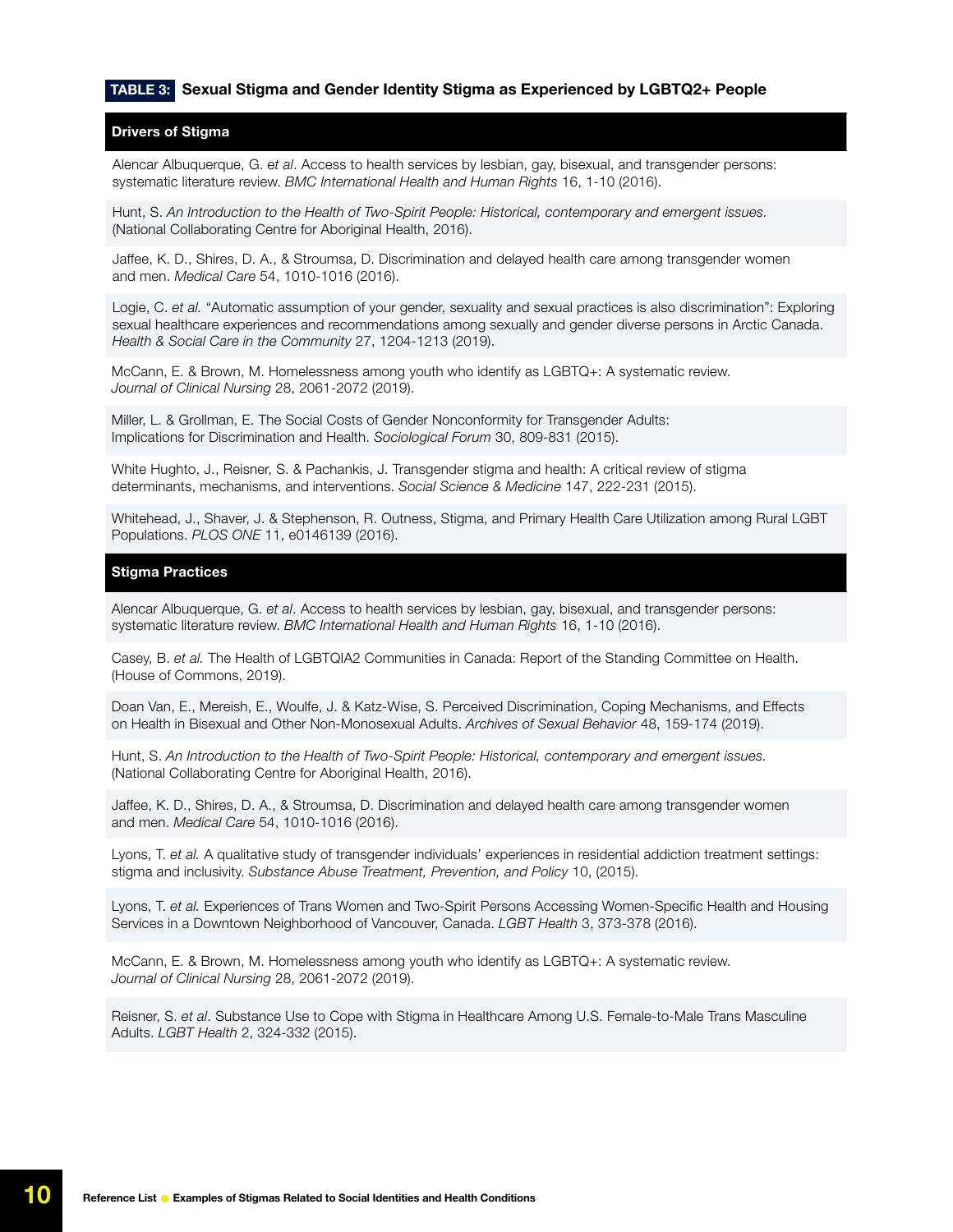Saewyc, E., *et al*. Hazards of stigma: the sexual and physical abuse of gay, lesbian, and bisexual adolescents in the U.S. and Canada. *Child Welfare* 85, 195-213 (2006).

White Hughto, J., Reisner, S. & Pachankis, J. Transgender stigma and health: A critical review of stigma determinants, mechanisms, and interventions. *Social Science & Medicine* 147, 222-231 (2015).

Whitehead, J., Shaver, J. & Stephenson, R. Outness, Stigma, and Primary Health Care Utilization among Rural LGBT Populations. *PLOS ONE* 11, e0146139 (2016).

Ylioja, T. & Craig, S. Exclusionary Health Policy: Responding to the Risk of Poor Health among Sexual Minority Youth in Canada. *Social Work in Public Health* 29, 81-86 (2014).

#### Experiences of Stigma

Alencar Albuquerque, G. *et al.* Access to health services by lesbian, gay, bisexual, and transgender persons: systematic literature review. *BMC International Health and Human Rights* 16, 1-10 (2016).

Casey, B. *et al.* The Health of LGBTQIA2 Communities in Canada: Report of the Standing Committee on Health. (House of Commons, 2019).

Colledge, L., Hickson, F., Reid, D. & Weatherburn, P. Poorer mental health in UK bisexual women than lesbians: evidence from the UK 2007 Stonewall Women's Health Survey. *Journal of Public Health* 37, 427-437 (2015).

Doan Van, E., Mereish, E., Woulfe, J. & Katz-Wise, S. Perceived Discrimination, Coping Mechanisms, and Effects on Health in Bisexual and Other Non-Monosexual Adults. *Archives of Sexual Behavior* 48, 159-174 (2019).

Jaffee, K. D., Shires, D. A., & Stroumsa, D. Discrimination and delayed health care among transgender women and men. *Medical Care* 54, 1010-1016 (2016).

Knight, K. W. *et al.* The kids are OK: it is discrimination, not same-sex parents, that harms children. *MJA* 207, (2017).

Logie, C. *et al.* "Automatic assumption of your gender, sexuality and sexual practices is also discrimination": Exploring sexual healthcare experiences and recommendations among sexually and gender diverse persons in Arctic Canada. *Health & Social Care in the Community* 27, 1204-1213 (2019).

Lyons, T. *et al.* A qualitative study of transgender individuals' experiences in residential addiction treatment settings: stigma and inclusivity. *Substance Abuse Treatment, Prevention, and Policy* 10, (2015).

Lyons, T. *et al.* Experiences of Trans Women and Two-Spirit Persons Accessing Women-Specific Health and Housing Services in a Downtown Neighborhood of Vancouver, Canada. *LGBT Health* 3, 373-378 (2016).

Reisner, S. *et al.* Substance Use to Cope with Stigma in Healthcare Among U.S. Female-to-Male Trans Masculine Adults. *LGBT Health* 2, 324-332 (2015).

White Hughto, J., Reisner, S. & Pachankis, J. Transgender stigma and health: A critical review of stigma determinants, mechanisms, and interventions. *Social Science & Medicine* 147, 222-231 (2015).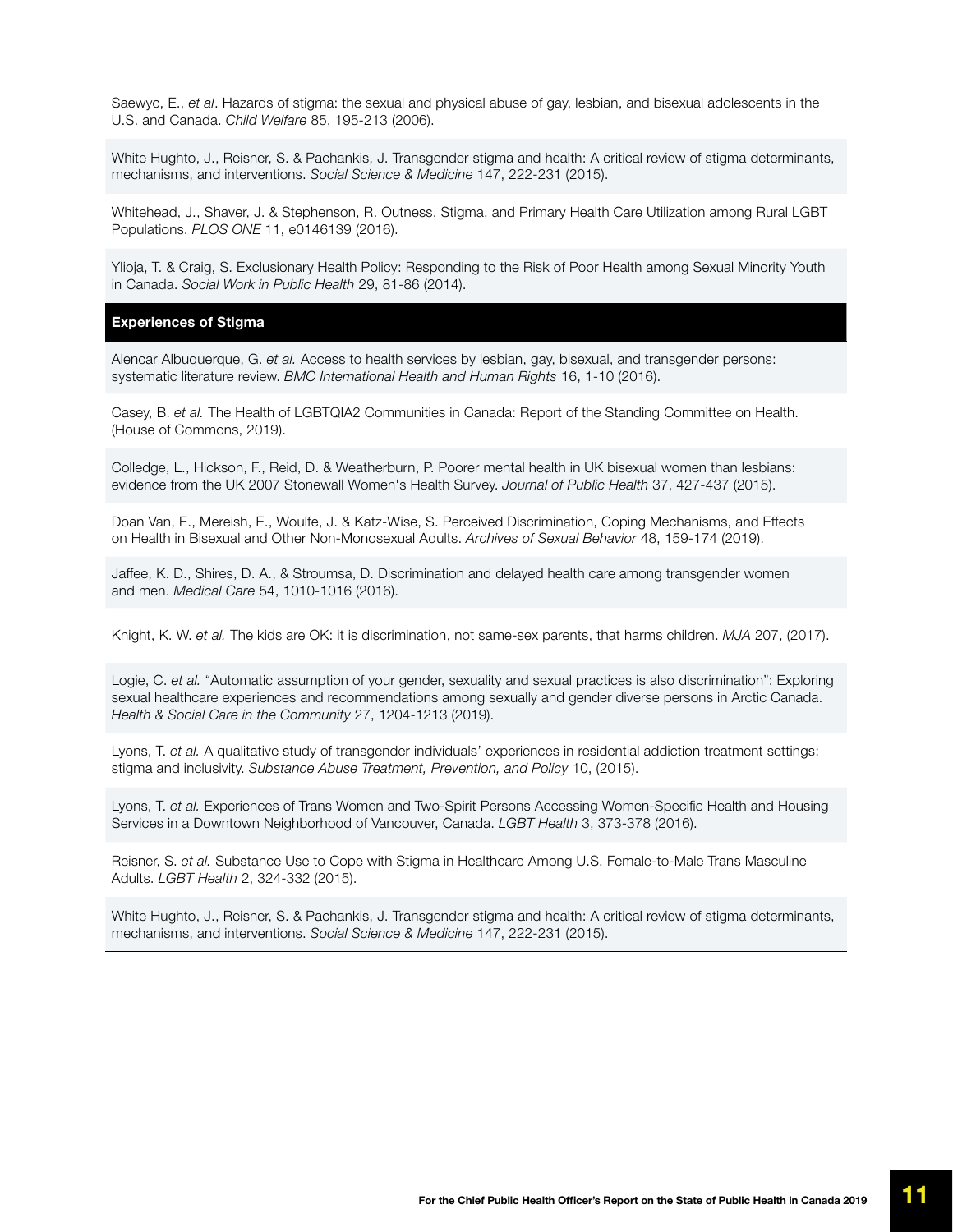Alencar Albuquerque, G. *et al.* Access to health services by lesbian, gay, bisexual, and transgender persons: systematic literature review. *BMC International Health and Human Rights* 16, 1-10 (2016).

Casey, B. *et al.* The Health of LGBTQIA2 Communities in Canada: Report of the Standing Committee on Health. (House of Commons, 2019).

Colledge, L., Hickson, F., Reid, D. & Weatherburn, P. Poorer mental health in UK bisexual women than lesbians: evidence from the UK 2007 Stonewall Women's Health Survey. *Journal of Public Health* 37, 427-437 (2015).

Jaffee, K. D., Shires, D. A., & Stroumsa, D. Discrimination and delayed health care among transgender women and men. *Medical Care* 54, 1010-1016 (2016).

Logie, C. *et al.* "Automatic assumption of your gender, sexuality and sexual practices is also discrimination": Exploring sexual healthcare experiences and recommendations among sexually and gender diverse persons in Arctic Canada. *Health & Social Care in the Community* 27, 1204-1213 (2019).

McCann, E. & Brown, M. Homelessness among youth who identify as LGBTQ+: A systematic review. *Journal of Clinical Nursing* 28, 2061-2072 (2019).

Miller, L. & Grollman, E. The Social Costs of Gender Nonconformity for Transgender Adults: Implications for Discrimination and Health. *Sociological Forum* 30, 809-831 (2015).

Reisner, S. *et al.* Substance Use to Cope with Stigma in Healthcare Among U.S. Female-to-Male Trans Masculine Adults. *LGBT Health* 2, 324-332 (2015).

Scheim, A., Bauer, G. & Shokoohi, M. Drug use among transgender people in Ontario, Canada: Disparities and associations with social exclusion. *Addictive Behaviors* 72, 151-158 (2017).

White Hughto, J., Reisner, S. & Pachankis, J. Transgender stigma and health: A critical review of stigma determinants, mechanisms, and interventions. *Social Science & Medicine* 147, 222-231 (2015).

Whitehead, J., Shaver, J. & Stephenson, R. Outness, Stigma, and Primary Health Care Utilization among Rural LGBT Populations. *PLOS ONE* 11, e0146139 (2016).

Ylioja, T. & Craig, S. Exclusionary Health Policy: Responding to the Risk of Poor Health among Sexual Minority Youth in Canada. *Social Work in Public Health* 29, 81-86 (2014).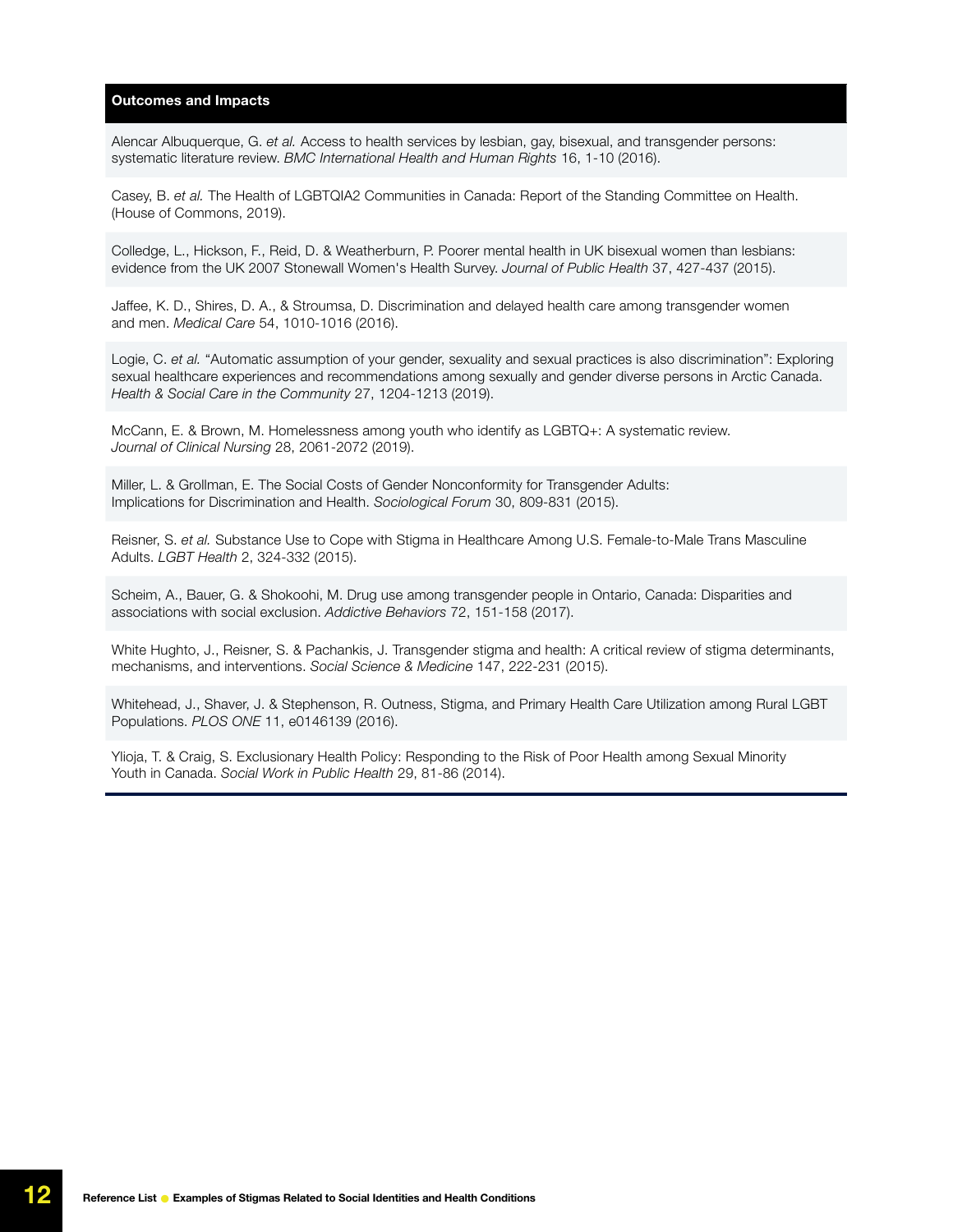#### <span id="page-12-0"></span>TABLE 4: Mental Illness Stigma

#### Drivers of Stigma

Abdullah, T. & Brown, T. L. Mental illness stigma and ethnocultural beliefs, values, and norms: an integrative review. *Clin. Psychol. Rev.* 31, 934-948 (2011).

Boksa, P., Joober, R. & Kirmayer, L. J. Mental wellness in Canada's Aboriginal communities: striving toward reconciliation. *Journal of psychiatry & neuroscience: JPN* 40, 363-365 (2015).

Henderson, C. *et al.* Mental health-related stigma in health care and mental health-care settings. *The Lancet Psychiatry* 1, 467-482 (2014).

Kirmayer, L. J. & Valaskakis, G. G. Healing traditions: The mental health of Aboriginal peoples in Canada. (UBC Press, 2009).

Knaak, S., Mantler, E. & Szeto, A. Mental illness-related stigma in healthcare: Barriers to access and care and evidence-based solutions. *Healthcare management forum* 30, 111-116 (2017).

Koschorke, M., Evans-Lacko, S., Sartorius, N. & Thornicroft, G. Stigma in different cultures in *The stigma of mental illness — End of the story?* 67-82 (Springer International Publishing, Cham, 2017).

Larkings, J. S. & Brown, P. M. Do biogenetic causal beliefs reduce mental illness stigma in people with mental illness and in mental health professionals? A systematic review. *International journal of mental health nursing* 27, 928-941 (2018).

Leaune, E. *et al.* Ethnic minority position and migrant status as risk factors for psychotic symptoms in the general population: a meta-analysis. *Psychol. Med.* 49, 1-14 (2018).

Sharp, M. *et al.* Stigma as a barrier to seeking health care among military personnel with mental health problems. *Epidemiol. Rev.* 37, 144-162 (2015).

Young, C., Hanson, C., Craig, J. C., Clapham, K. & Williamson, A. Psychosocial factors associated with the mental health of Indigenous children living in high income countries: a systematic review. *International Journal for Equity in Health* 16, 153 (2017).

#### Stigma Practices

Coleman, S. J., Stevelink, S. A., Hatch, S. L., Denny, J. A. & Greenberg, N. Stigma-related barriers and facilitators to help seeking for mental health issues in the armed forces: a systematic review and thematic synthesis of qualitative literature. *Psychol. Med.* 47, 1-13 (2017).

Donnelly, L. R. *et al.* Stigma Experiences in Marginalized People Living With HIV Seeking Health Services and Resources in Canada. *Journal of the Association of Nurses in AIDS Care* 27, 768-783 (2016).

Haugen, P. T., McCrillis, A. M., Smid, G. E. & Nijdam, M. J. Mental health stigma and barriers to mental health care for first responders: A systematic review and meta-analysis. *J. Psychiatr. Res.* 94, 218-229 (2017).

Jackson-Best, F. & Edwards, N. Stigma and intersectionality: a systematic review of systematic reviews across HIV/AIDS, mental illness, and physical disability. *BMC Public Health* 18, 919 (2018).

Kaushik A., Kostaki E., Fewings S., Thomas G. & Kyriakopoulos M. The stigma of mental illness in children and adolescents: A systematic review. *European Psychiatry*, S130 (2016).

Pantelic, M., Sprague, L. & Stangl, A. L. It's not "all in your head": critical knowledge gaps on internalized HIV stigma and a call for integrating social and structural conceptualizations. *BMC infectious diseases* 19, 210 (2019).

Ross, A. M., Morgan, A. J., Jorm, A. F. & Reavley, N. J. A systematic review of the impact of media reports of severe mental illness on stigma and discrimination, and interventions that aim to mitigate any adverse impact. *Soc. Psychiatry Psychiatr. Epidemiol.* 54, 11-31 (2019).

Young, C., Hanson, C., Craig, J. C., Clapham, K. & Williamson, A. Psychosocial factors associated with the mental health of Indigenous children living in high income countries: a systematic review. *International Journal for Equity in Health* 16, 153 (2017).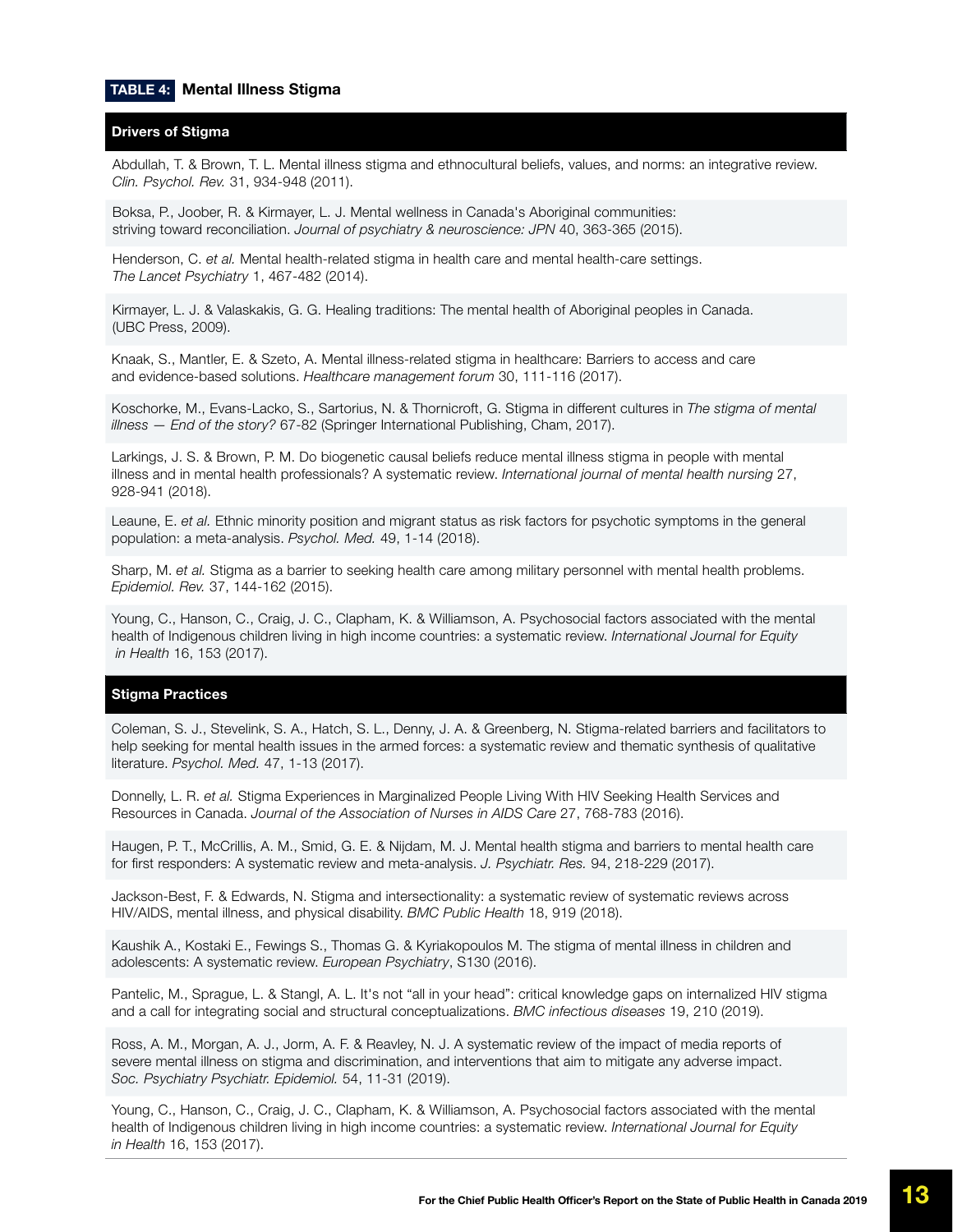#### Experiences of Stigma

Chambers, L. A. *et al.* Evidence informing the intersection of HIV, aging and health: A scoping review. *AIDS and Behavior* 18, 661-675 (2014).

Coleman, S. J., Stevelink, S. A., Hatch, S. L., Denny, J. A. & Greenberg, N. Stigma-related barriers and facilitators to help seeking for mental health issues in the armed forces: a systematic review and thematic synthesis of qualitative literature. *Psychol. Med.* 47, 1-13 (2017).

Donnelly, L. R. *et al.* Stigma Experiences in Marginalized People Living With HIV Seeking Health Services and Resources in Canada. *Journal of the Association of Nurses in AIDS Care* 27, 768-783 (2016).

Furlotte, C. & Schwartz, K. Mental Health Experiences of Older Adults Living with HIV: Uncertainty, Stigma, and Approaches to Resilience. *Canadian Journal on Aging* 36, 125-140 (2017).

Jackson-Best, F. & Edwards, N. Stigma and intersectionality: a systematic review of systematic reviews across HIV/AIDS, mental illness, and physical disability. *BMC Public Health* 18, 919 (2018).

Kaushik A., Kostaki E., Fewings S., Thomas G. & Kyriakopoulos M. The stigma of mental illness in children and adolescents: A systematic review. *European Psychiatry*, S130 (2016).

Shi, Y. *et al.* Correlates of affiliate stigma among family caregivers of people with mental illness: A systematic review and meta-analysis. *J. Psychiatr. Ment. Health Nurs.* 26, 49-61 (2019).

#### Outcomes and Impacts

Coleman, S. J., Stevelink, S. A., Hatch, S. L., Denny, J. A. & Greenberg, N. Stigma-related barriers and facilitators to help seeking for mental health issues in the armed forces: a systematic review and thematic synthesis of qualitative literature. *Psychol. Med.* 47, 1-13 (2017).

Donnelly, L. R. *et al.* Stigma Experiences in Marginalized People Living With HIV Seeking Health Services and Resources in Canada. *Journal of the Association of Nurses in AIDS Care* 27, 768-783 (2016).

Evans-Lacko S. *et al.* How much does mental health discrimination cost: Valuing experienced discrimination in relation to healthcare care costs and community participation. *Epidemiology and Psychiatric Sciences* 24, 423-434 (2014).

Jackson-Best, F. & Edwards, N. Stigma and intersectionality: a systematic review of systematic reviews across HIV/AIDS, mental illness, and physical disability. *BMC Public Health* 18, 919 (2018).

Kaushik A., Kostaki E., Fewings S., Thomas G. & Kyriakopoulos M. The stigma of mental illness in children and adolescents: A systematic review. *European Psychiatry*, S130 (2016).

Leaune, E. *et al.* Ethnic minority position and migrant status as risk factors for psychotic symptoms in the general population: a meta-analysis. *Psychol. Med.* 49, 545-559 (2018).

Ross, A. M., Morgan, A. J., Jorm, A. F. & Reavley, N. J. A systematic review of the impact of media reports of severe mental illness on stigma and discrimination, and interventions that aim to mitigate any adverse impact. *Soc. Psychiatry Psychiatr. Epidemiol.* 54, 11-31 (2019).

Schnyder, N., Panczak, R., Groth, N. & Schultze-Lutter, F. Association between mental health-related stigma and active help-seeking: systematic review and meta-analysis. *The British journal of psychiatry: the journal of mental science* 210, 261-268 (2017).

Shi, Y. *et al.* Correlates of affiliate stigma among family caregivers of people with mental illness: A systematic review and meta-analysis. *J. Psychiatr. Ment. Health Nurs.* 26, 49-61 (2019).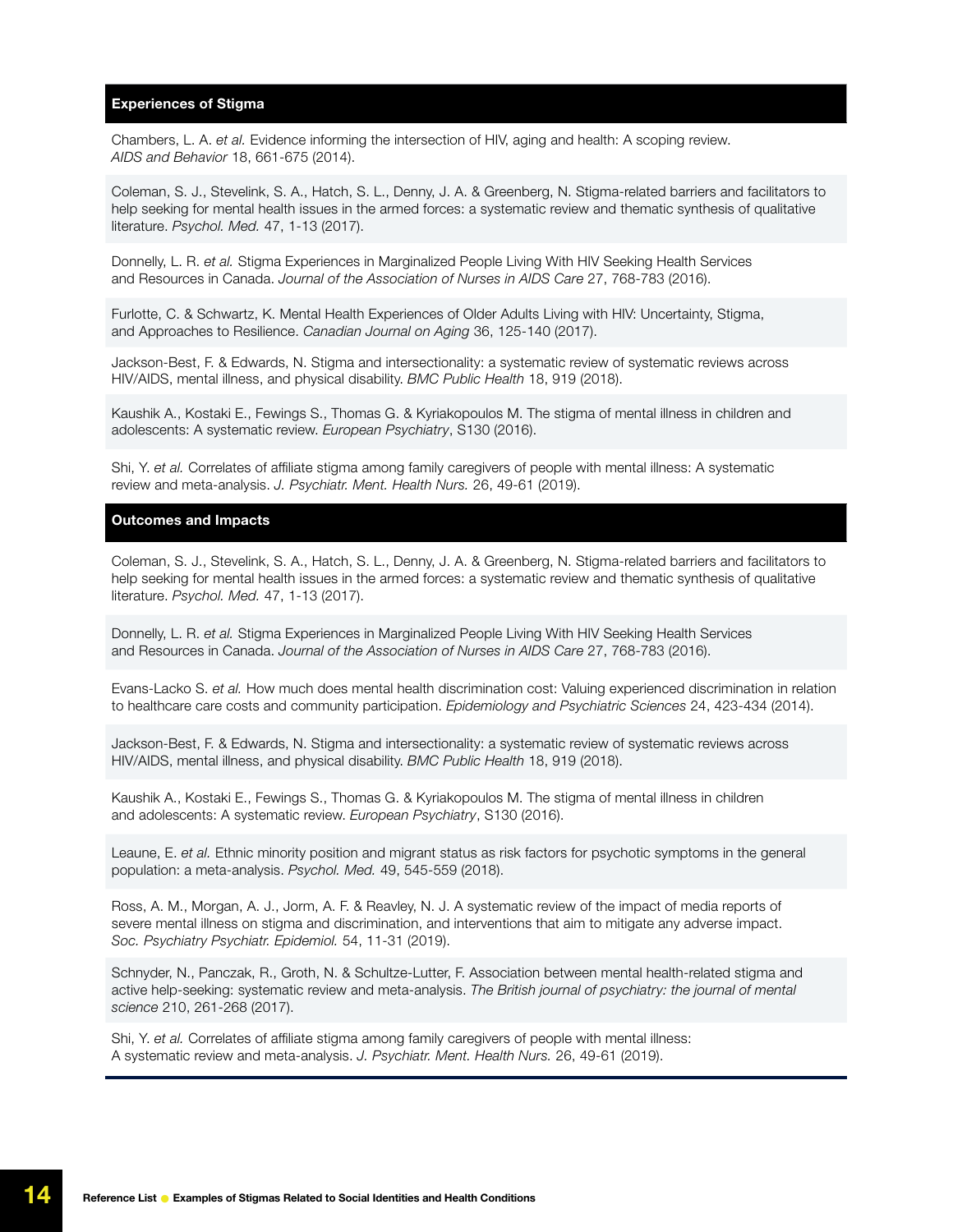#### <span id="page-14-0"></span>TABLE 5: HIV Stigma

#### Drivers of Stigma

Auerbach, J. D., Parkhurst, J. O. & Cáceres, C. F. Addressing social drivers of HIV/AIDS for the long-term response: Conceptual and methodological considerations. *Global Public Health* 6, S293-S309 (2011).

Chambers, L. A. *et al.* Stigma, HIV and health: a qualitative synthesis. *BMC Public Health* 15, 848 (2015).

Jackson-Best, F. & Edwards, N. Stigma and intersectionality: a systematic review of systematic reviews across HIV/AIDS, mental illness, and physical disability. *BMC Public Health* 18, 919 (2018).

Jaworsky, D. *et al.* Geographic differences in the experiences of HIV-related stigma for women living with HIV in northern and rural communities of Ontario, Canada. *Rural & Remote Health* 18, 4522 (2018).

Logie, C. H., Jenkinson, J. I. R., Earnshaw, V., Tharao, W. & Loutfy, M. R. A Structural Equation Model of HIV-Related Stigma, Racial Discrimination, Housing Insecurity and Wellbeing among African and Caribbean Black Women Living with HIV in Ontario, Canada. *PLoS ONE* 11, e0162826 (2016).

Mahajan, A. P. *et al.* Stigma in the HIV/AIDS epidemic: a review of the literature and recommendations for the way forward. *AIDS* 22, S67-S79 (2008).

Mason, S. & Sultzman, V. O. Stigma as experienced by children of HIV-positive parents: a narrative review. *AIDS Care* 31, 1049-1060 (2019).

Monteiro, S. S., Villela, W. V. & Soares, P. S. The interaction between axes of inequality in studies on discrimination, stigma and HIV/AIDS: contributions to the recent international literature. *Global public health* 8, 519-533 (2013).

Pantelic, M., Sprague, L. & Stangl, A. L. It's not "all in your head": critical knowledge gaps on internalized HIV stigma and a call for integrating social and structural conceptualizations. *BMC infectious diseases* 19, 210 (2019).

#### Stigma Practices

Alexandra Marshall, S., Brewington, K. M., Kathryn Allison, M., Haynes, T. F. & Zaller, N. D. Measuring HIV-related stigma among healthcare providers: a systematic review. *AIDS Care* 29, 1337-1345 (2017).

Baugher, A. R. *et al.* Discrimination in healthcare settings among adults with recent HIV diagnoses. *AIDS Care* 31, 1-6 (2018).

Forni J., Nicholson S. & Ford-Young W. HIV stigma and discrimination in primary care. *HIV Medicine* 17, 4 (2016).

Geter, A., Herron, A. R. & Sutton, M. Y. HIV-Related Stigma by Healthcare Providers in the United States: A Systematic Review. *AIDS Patient Care & Stds* 32, 418-424 (2018).

Jackson-Best, F. & Edwards, N. Stigma and intersectionality: a systematic review of systematic reviews across HIV/AIDS, mental illness, and physical disability. *BMC Public Health* 18, 919 (2018).

Katz, I. T. *et al.* Impact of HIV-related stigma on treatment adherence: systematic review and meta-synthesis. *Journal of the International AIDS Society* 16, 18640 (2013).

Mason, S. & Sultzman, V. O. Stigma as experienced by children of HIV-positive parents: a narrative review. *AIDS Care* 31, 1049-1060 (2019).

Rueda, S. *et al.* Examining the associations between HIV-related stigma and health outcomes in people living with HIV/AIDS: a series of meta-analyses. *BMJ Open* 6, e011453 (2016).

Saewyc, E., Clark, T., Barney, L., Brunanski, D. & Homma, Y. Enacted Stigma and HIV Risk Behaviours among Sexual Minority Indigenous Youth in Canada, New Zealand, and the United States. *Pimatisiwin* 11, 411-420 (2014).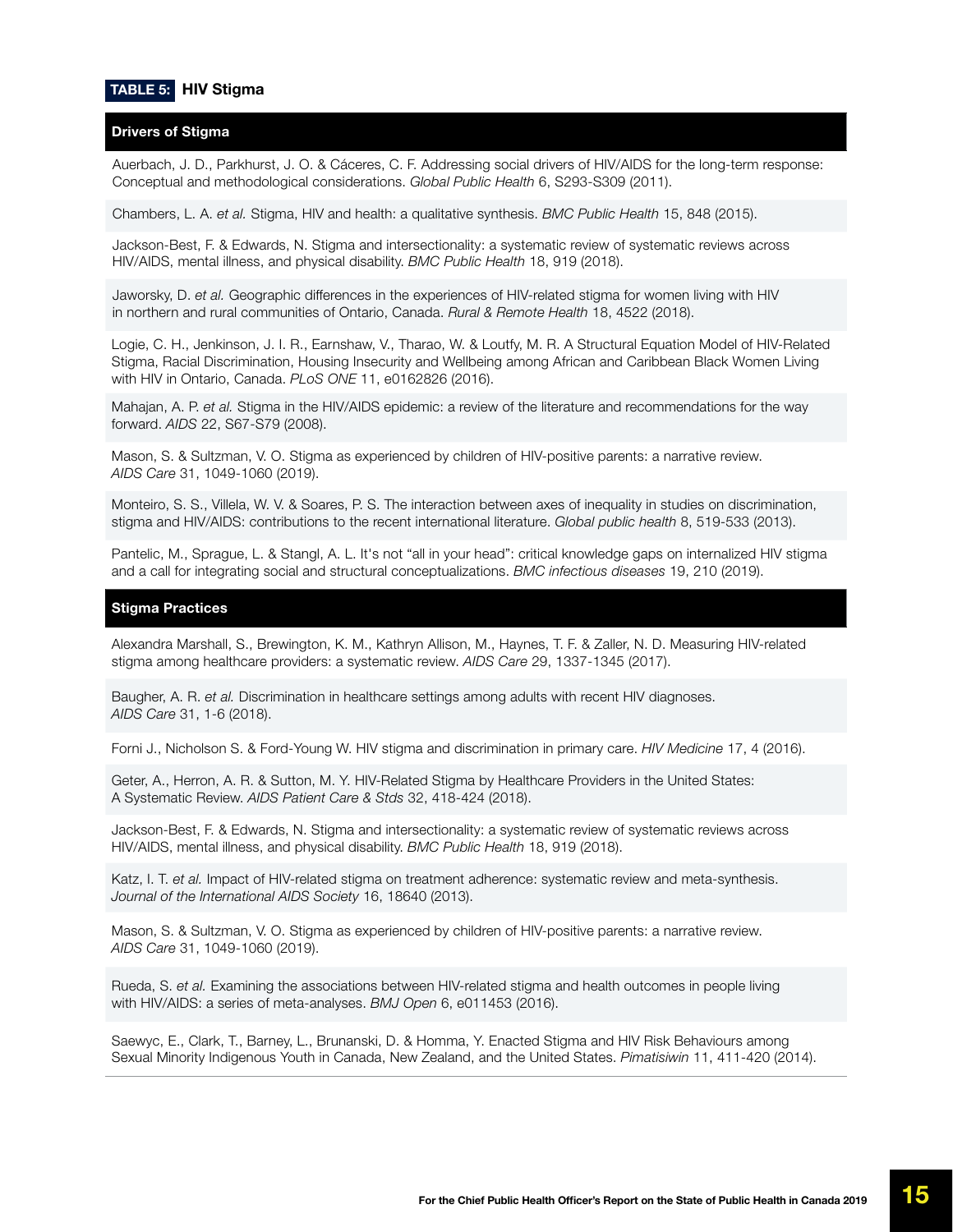#### Experiences of Stigma

Baugher, A. R. *et al.* Discrimination in healthcare settings among adults with recent HIV diagnoses. *AIDS Care* 31, 1-6 (2018).

Chambers, L. A. *et al.* Evidence informing the intersection of HIV, aging and health: A scoping review. *AIDS and Behavior* 18, 661-675 (2014).

Forni J., Nicholson S. & Ford-Young W. HIV stigma and discrimination in primary care. *HIV Medicine* 17, 4 (2016).

Geter, A., Herron, A. R. & Sutton, M. Y. HIV-Related Stigma by Healthcare Providers in the United States: A Systematic Review. *AIDS Patient Care & Stds* 32, 418-424 (2018).

Jackson-Best, F. & Edwards, N. Stigma and intersectionality: a systematic review of systematic reviews across HIV/AIDS, mental illness, and physical disability. *BMC Public Health* 18, 919 (2018).

Katz, I. T. *et al.* Impact of HIV-related stigma on treatment adherence: systematic review and meta-synthesis. *Journal of the International AIDS Society* 16, 18640 (2013).

Mason, S. & Sultzman, V. O. Stigma as experienced by children of HIV-positive parents: a narrative review. *AIDS Care* 31, 1-12 (2019).

Rueda, S. *et al.* Examining the associations between HIV-related stigma and health outcomes in people living with HIV/AIDS: a series of meta-analyses. *BMJ Open* 6, e011453 (2016).

Saewyc, E., Clark, T., Barney, L., Brunanski, D. & Homma, Y. Enacted Stigma and HIV Risk Behaviours among Sexual Minority Indigenous Youth in Canada, New Zealand, and the United States. *Pimatisiwin* 11, 411-420 (2014).

#### Outcomes and Impacts

Forni J., Nicholson S. & Ford-Young W. HIV stigma and discrimination in primary care. *HIV Medicine* 17, 4 (2016).

Furlotte, C. & Schwartz, K. Mental Health Experiences of Older Adults Living with HIV: Uncertainty, Stigma, and Approaches to Resilience. *Canadian Journal on Aging* 36, 125-140 (2017).

Geter, A., Herron, A. R. & Sutton, M. Y. HIV-Related Stigma by Healthcare Providers in the United States: A Systematic Review. *AIDS Patient Care & Stds* 32, 418-424 (2018).

Jackson-Best, F. & Edwards, N. Stigma and intersectionality: a systematic review of systematic reviews across HIV/AIDS, mental illness, and physical disability. *BMC Public Health* 18, 919 (2018).

Katz, I. T. *et al.* Impact of HIV-related stigma on treatment adherence: systematic review and meta-synthesis. *Journal of the International AIDS Society* 16, 18640 (2013).

Mason, S. & Sultzman, V. O. Stigma as experienced by children of HIV-positive parents: a narrative review. *AIDS Care* 31, 1-12 (2019).

Patterson, S. E. et al. The impact of criminalization of HIV non-disclosure on the healthcare engagement of women living with HIV in Canada: a comprehensive review of the evidence. *Journal of the International AIDS Society* 18, 20572 (2015).

Rueda, S. *et al.* Examining the associations between HIV-related stigma and health outcomes in people living with HIV/AIDS: a series of meta-analyses. *BMJ Open* 6, e011453 (2016).

Stockton, M. A., Giger, K. & Nyblade, L. A scoping review of the role of HIV-related stigma and discrimination in noncommunicable disease care. *PloS one* 13, e0199602 (2018).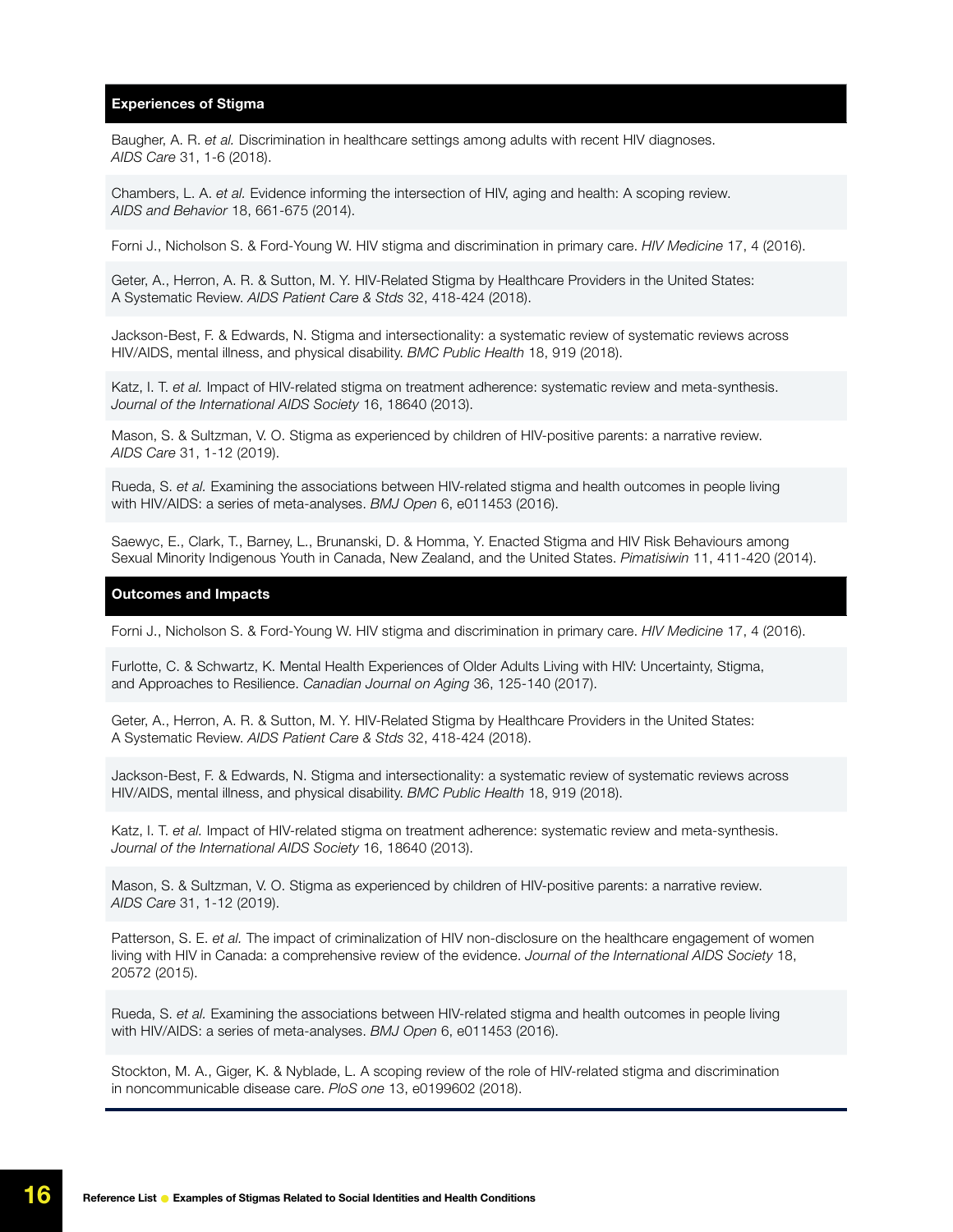#### <span id="page-16-0"></span>TABLE 6: Substance Use Stigma

#### Drivers of Stigma

Corrigan, P. W. & Nieweglowski, K. Stigma and the public health agenda for the opioid crisis in America. *International Journal of Drug Policy* 59, 44-49 (2018).

Kennedy-Hendricks, A. *et al.* Social Stigma toward Persons With Prescription Opioid Use Disorder: Associations With Public Support for Punitive and Public Health-Oriented Policies. *Psychiatric Services* 68, 462-469 (2017).

Kulesza, M., Larimer, M. E. & Rao, D. Substance Use Related Stigma: What we Know and the Way Forward. *Journal of addictive behaviors, therapy & rehabilitation* 2 (2013).

Reisner, S. L. *et al.* Substance Use to Cope with Stigma in Healthcare Among U.S. Female-to-Male Trans Masculine Adults. *Lgbt Health* 2, 324-332 (2015).

Scheim, A. I., Bauer, G. R. & Shokoohi, M. Drug use among transgender people in Ontario, Canada: Disparities and associations with social exclusion. *Addict. Behav.* 72, 151-158 (2017).

Yang, L. H., Wong, L. Y., Grivel, M. M. & Hasin, D. S. Stigma and substance use disorders: an international phenomenon. *Current Opinion in Psychiatry* 30, 378-388 (2017).

#### Stigma Practices

Cooper, S. & Nielsen, S. Stigma and Social Support in Pharmaceutical Opioid Treatment Populations: a Scoping Review. *International Journal of Mental Health and Addiction* 15, 452-469 (2017).

Kelly J.F., Saitz R. & Wakeman S. Language, Substance Use Disorders, and Policy: The Need to Reach Consensus on an "addiction-ary". *Alcoholism Treatment Quarterly* 34, 116-123 (2016).

Kennedy-Hendricks, A. *et al.* Social Stigma toward Persons With Prescription Opioid Use Disorder: Associations With Public Support for Punitive and Public Health-Oriented Policies. *Psychiatric Services* 68, 462-469 (2017).

van Boekel, L. C., Brouwers, E. P., van Weeghel, J. & Garretsen, H. F. Stigma among health professionals towards patients with substance use disorders and its consequences for healthcare delivery: Systematic review. *Drug Alcohol Depend.* 131, 23-35 (2013).

Vayr, F., Herin, F., Jullian, B., Soulat, J. M. & Franchitto, N. Barriers to seeking help for physicians with substance use disorder: A review. *Drug Alcohol Depend.* 199, 116-121 (2019).

#### Experiences of Stigma

Cooper, S. & Nielsen, S. Stigma and Social Support in Pharmaceutical Opioid Treatment Populations: a Scoping Review. *International Journal of Mental Health and Addiction* 15, 452-469 (2017).

Kelly J.F., Saitz R. & Wakeman S. Language, Substance Use Disorders, and Policy: The Need to Reach Consensus on an "addiction-ary". *Alcoholism Treatment Quarterly* 34, 116-123 (2016).

van Boekel, L. C., Brouwers, E. P., van Weeghel, J. & Garretsen, H. F. Stigma among health professionals towards patients with substance use disorders and its consequences for healthcare delivery: Systematic review. *Drug Alcohol Depend.* 131, 23-35 (2013).

Vayr, F., Herin, F., Jullian, B., Soulat, J. M. & Franchitto, N. Barriers to seeking help for physicians with substance use disorder: A review. *Drug Alcohol Depend.* 199, 116-121 (2019).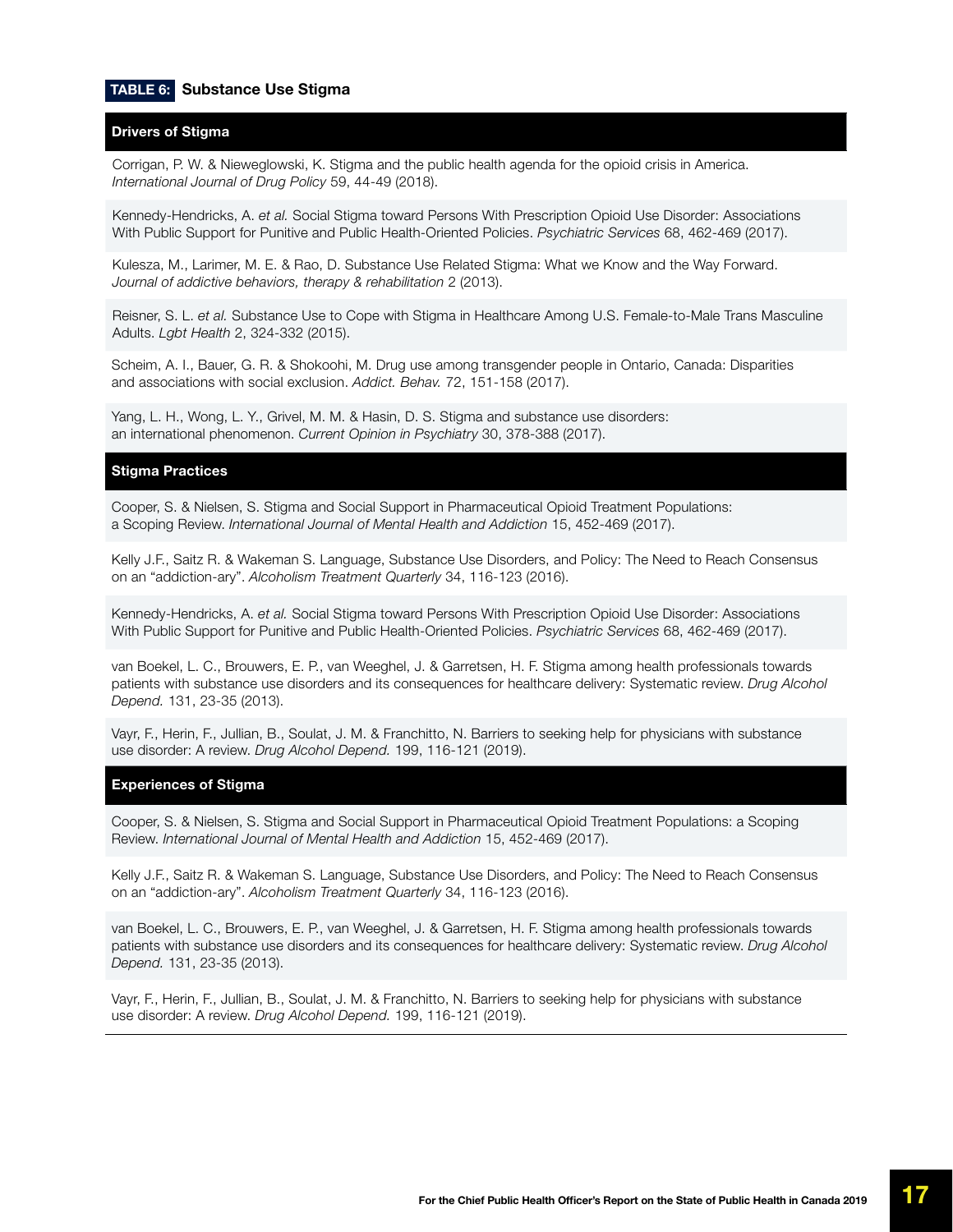<span id="page-17-0"></span>Kennedy-Hendricks, A. *et al.* Social Stigma toward Persons With Prescription Opioid Use Disorder: Associations With Public Support for Punitive and Public Health-Oriented Policies. *Psychiatric Services* 68, 462-469 (2017).

Reisner, S. L. *et al.* Substance Use to Cope with Stigma in Healthcare Among U.S. Female-to-Male Trans Masculine Adults. *Lgbt Health* 2, 324-332 (2015).

van Boekel, L. C., Brouwers, E. P., van Weeghel, J. & Garretsen, H. F. Stigma among health professionals towards patients with substance use disorders and its consequences for healthcare delivery: Systematic review. *Drug Alcohol Depend.* 131, 23-35 (2013).

Vayr, F., Herin, F., Jullian, B., Soulat, J. M. & Franchitto, N. Barriers to seeking help for physicians with substance use disorder: A review. *Drug Alcohol Depend.* 199, 116-121 (2019).

#### TABLE 7: Obesity Stigma

#### Drivers of Stigma

Alberga, A. S., McLaren, L., Russell-Mayhew, S. & Von Ranson, K. M. Canadian Senate Report on Obesity: Focusing on Individual Behaviours versus Social Determinants of Health May Promote Weight Stigma. *Journal of Obesity* 2018 (2018).

Puhl, R. M. & Brownell, K. D. Confronting and Coping with Weight Stigma: An Investigation of Overweight and Obese Adults. *Obesity* 14, 1802-1815 (2006).

Puhl, R. M. & Heuer, C. A. The Stigma of Obesity: A Review and Update. *Obesity* 17, 941-964 (2009).

Puhl, R. M. *et al.* A multinational examination of weight bias: predictors of anti-fat attitudes across four countries. *Int. J. Obes. (Lond)* 39, 1166-1173 (2015).

#### Stigma Practices

Alberga, A.S., Russell-Mayhew, S., von Ranson, K.M., & McLaren, L. Weight bias: a call to action. *J.Eat.Disord.* 4, 016-0112-4 (2016).

Nutter, S. *et al.* Weight Bias in Educational Settings: a Systematic Review. *Curr. Obes. Rep.* 8, 185-200 (2019).

#### Experiences of Stigma

Alberga, A.S., Russell-Mayhew, S., von Ranson, K.M., & McLaren, L. Weight bias: a call to action. *J.Eat.Disord.* 4, 016-0112-4 (2016).

Hebl, M. R. & Xu, J. Weighing the care: physicians' reactions to the size of a patient. *International Journal of Obesity & Related Metabolic Disorders* 25, 1246-1252 (2001).

Nutter, S. *et al.* Weight Bias in Educational Settings: a Systematic Review. *Curr. Obes. Rep.* 8, 185-200 (2019).

Puhl, R. M. & Brownell, K. D. Confronting and Coping with Weight Stigma: An Investigation of Overweight and Obese Adults. *Obesity* 14, 1802-1815 (2006).

Puhl, R. M. *et al.* A multinational examination of weight bias: predictors of anti-fat attitudes across four countries. *Int. J. Obes. (Lond)* 39, 1166-1173 (2015).

Ramos, S. X., Forhan, M., Caulfield T., Sharma, A.M., & Raine, K. Addressing Internalized Weight Bias and Changing Damaged Social Identities for People Living With Obesity. *Front Psych* 10, (2019).